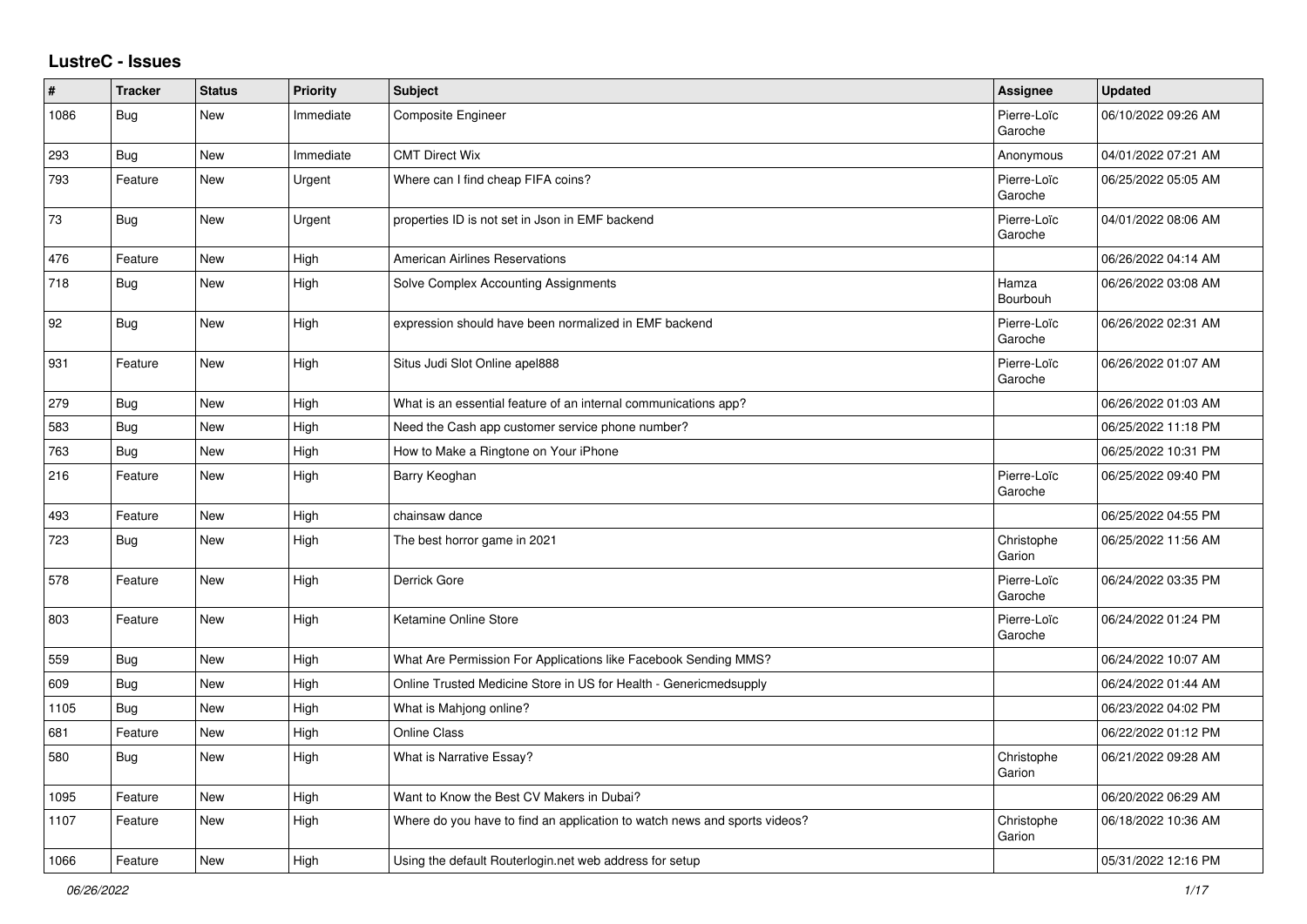| $\#$ | <b>Tracker</b> | <b>Status</b> | <b>Priority</b> | <b>Subject</b>                                                                                                                               | Assignee               | <b>Updated</b>      |
|------|----------------|---------------|-----------------|----------------------------------------------------------------------------------------------------------------------------------------------|------------------------|---------------------|
| 1005 | <b>Bug</b>     | New           | High            | Nursing Assignment Help in UK                                                                                                                |                        | 05/13/2022 05:33 PM |
| 713  | Bug            | New           | High            | Why Cupcake 2048 is a addictive game?                                                                                                        | Pierre-Loïc<br>Garoche | 04/01/2022 09:34 AM |
| 273  | <b>Bug</b>     | New           | High            | assignment help online                                                                                                                       |                        | 04/01/2022 08:17 AM |
| 96   | <b>Bug</b>     | Resolved      | High            | Lustrec installation failed                                                                                                                  | Pierre-Loïc<br>Garoche | 04/01/2022 08:11 AM |
| 152  | Bug            | New           | High            | professional bridal makeup artist                                                                                                            | Christophe<br>Garion   | 04/01/2022 08:01 AM |
| 829  | <b>Bug</b>     | New           | Normal          | Write My Dissertation For Me UK                                                                                                              | Pierre-Loïc<br>Garoche | 06/26/2022 04:13 AM |
| 119  | Bug            | New           | Normal          | klhjigyu                                                                                                                                     |                        | 06/26/2022 04:13 AM |
| 501  | <b>Bug</b>     | New           | Normal          | How Do I Annihilate Cash App Transfer Failed Problems Effectively                                                                            | Pierre-Loïc<br>Garoche | 06/26/2022 04:12 AM |
| 935  | Bug            | New           | Normal          | MovieBox Pro Apk - Watch Movies and TV Shows on Your Android Phone                                                                           |                        | 06/26/2022 04:11 AM |
| 158  | Bug            | New           | Normal          | dfghj zcvgh                                                                                                                                  |                        | 06/26/2022 04:07 AM |
| 157  | Bug            | New           | Normal          | Forget cash app pin                                                                                                                          |                        | 06/26/2022 04:01 AM |
| 491  | Feature        | New           | Normal          | Automatically download and paste Reddit wallpapers into Windows                                                                              |                        | 06/26/2022 03:59 AM |
| 169  | Bug            | New           | Normal          | CV Maker - UAE CV Writing Agency                                                                                                             |                        | 06/26/2022 03:57 AM |
| 146  | Bug            | New           | Normal          | bayabais                                                                                                                                     |                        | 06/26/2022 03:54 AM |
| 260  | Bug            | New           | Normal          | Web Design Services Near Me                                                                                                                  |                        | 06/26/2022 03:50 AM |
| 175  | Feature        | New           | Normal          | All About Cash App Transfer Fail Problems                                                                                                    |                        | 06/26/2022 03:48 AM |
| 244  | Bug            | New           | Normal          | Quels sont les avantages des stations de radio en ligne.                                                                                     |                        | 06/26/2022 03:48 AM |
| 120  | Bug            | New           | Normal          | ghfjtkx                                                                                                                                      | Pierre-Loïc<br>Garoche | 06/26/2022 03:47 AM |
| 507  | Bug            | New           | Normal          | central.bitdefender.com                                                                                                                      |                        | 06/26/2022 03:46 AM |
| 601  | <b>Bug</b>     | New           | Normal          | Best Essay Writing Service UK                                                                                                                | Pierre-Loïc<br>Garoche | 06/26/2022 03:46 AM |
| 528  | <b>Bug</b>     | New           | Normal          | Korean Mag                                                                                                                                   |                        | 06/26/2022 03:41 AM |
| 494  | Bug            | New           | Normal          | <b>Buy Discussion Post</b>                                                                                                                   |                        | 06/26/2022 03:40 AM |
| 211  | <b>Bug</b>     | New           | Normal          | Problem in Cash App rebate? Call Cash App customer service number for help.                                                                  |                        | 06/26/2022 03:38 AM |
| 783  | Bug            | New           | Normal          | How Do I Determine The Reasons And Solutions To Fix Cash App Transfer Failed?                                                                |                        | 06/26/2022 03:30 AM |
| 282  | <b>Bug</b>     | New           | Normal          | Activate Cash App Card: Learn Simple Steps & Fix Errors                                                                                      |                        | 06/26/2022 03:30 AM |
| 487  | <b>Bug</b>     | New           | Normal          | Cheap Fake Dunks                                                                                                                             |                        | 06/26/2022 03:29 AM |
| 76   | <b>Bug</b>     | New           | Normal          | Import error: Load error: imported node real to int declared in a regular Lustre file. File "include/conv.lusi",<br>line 1, characters 0-64: |                        | 06/26/2022 03:23 AM |
| 219  | Bug            | New           | Normal          | Free Ringtones for Cell Phones.                                                                                                              |                        | 06/26/2022 03:21 AM |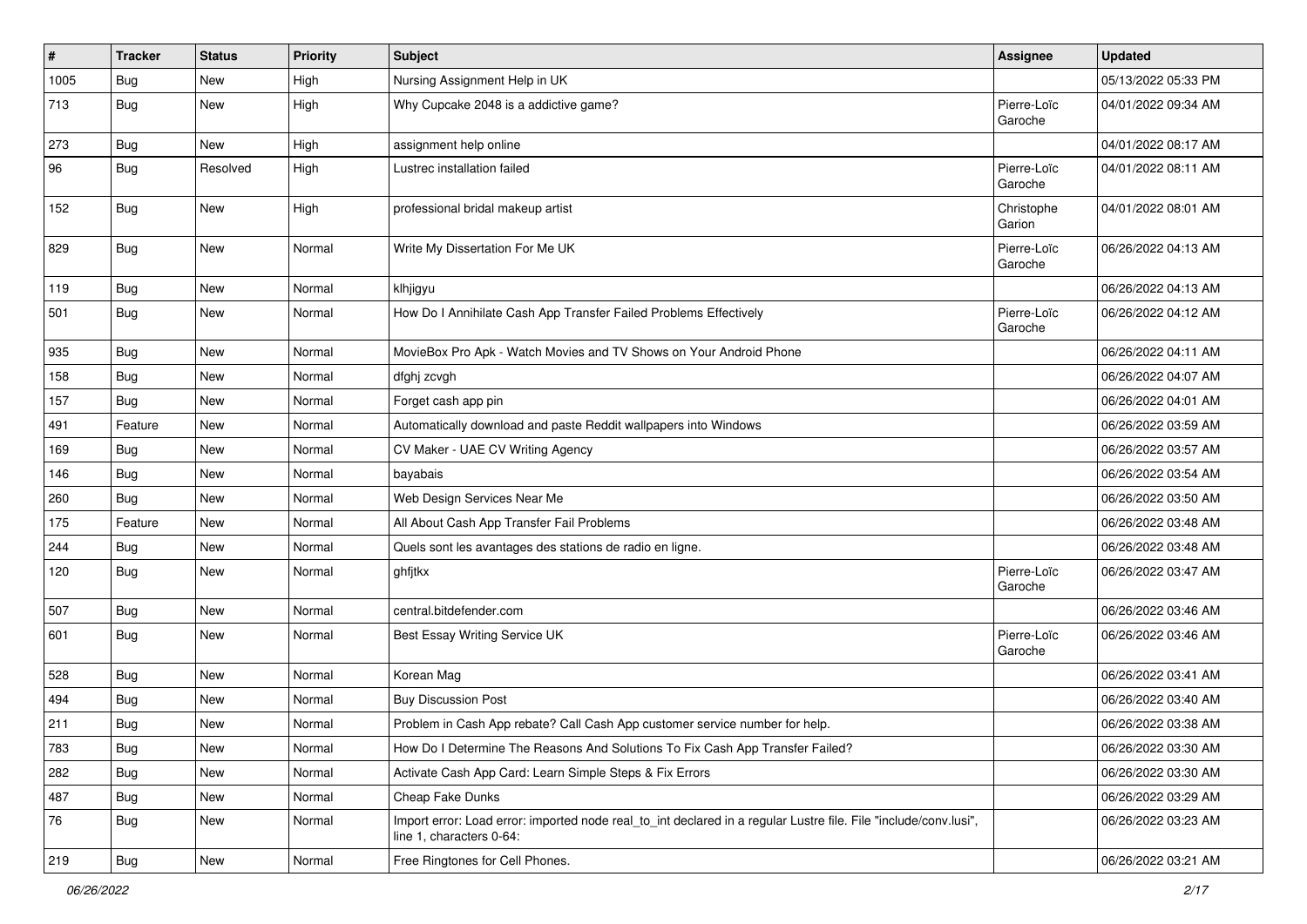| $\sharp$ | <b>Tracker</b> | <b>Status</b> | Priority | <b>Subject</b>                                                                           | Assignee               | <b>Updated</b>      |
|----------|----------------|---------------|----------|------------------------------------------------------------------------------------------|------------------------|---------------------|
| 278      | <b>Bug</b>     | New           | Normal   | Cash App Help & Solutions - Here You Will Get Better Assistance                          |                        | 06/26/2022 03:20 AM |
| 922      | <b>Bug</b>     | <b>New</b>    | Normal   | Why Is The Need For Assignment Writing Services?                                         |                        | 06/26/2022 03:19 AM |
| 248      | Bug            | New           | Normal   | Mobile ringtones and attractiveness ringtones                                            |                        | 06/26/2022 03:13 AM |
| 180      | Feature        | New           | Normal   | homoeobazaar                                                                             |                        | 06/26/2022 03:11 AM |
| 237      | Feature        | <b>New</b>    | Normal   | HP Printer Assistant Software   Download & Install HP Assistant                          |                        | 06/26/2022 03:10 AM |
| 194      | <b>Bug</b>     | New           | Normal   | lace closure wigs                                                                        |                        | 06/26/2022 03:07 AM |
| 496      | Bug            | <b>New</b>    | Normal   | What is Live NetTV?                                                                      |                        | 06/26/2022 03:01 AM |
| 289      | <b>Bug</b>     | <b>New</b>    | Normal   | Recover Yahoo Mail Forgotten Password - Explore Kanata Chinese                           |                        | 06/26/2022 03:01 AM |
| 557      | Feature        | <b>New</b>    | Normal   | <b>Business Law Assignment Help</b>                                                      |                        | 06/26/2022 03:01 AM |
| 74       | <b>Bug</b>     | <b>New</b>    | Normal   | const is not supported inside contract                                                   | Pierre-Loïc<br>Garoche | 06/26/2022 02:58 AM |
| 714      | <b>Bug</b>     | <b>New</b>    | Normal   | Cuevana 3 Premium - Enjoy Your Favorite Movies and TV Shows on Your Smart TV             |                        | 06/26/2022 02:57 AM |
| 495      | Bug            | <b>New</b>    | Normal   | Twitch Clip Downloader Download Twitch Clips Online 2021                                 |                        | 06/26/2022 02:53 AM |
| 228      | <b>Bug</b>     | New           | Normal   | Why Does Cash App Transaction Failed? - Here Is the Answer                               |                        | 06/26/2022 02:50 AM |
| 510      | Feature        | <b>New</b>    | Normal   | Fashion                                                                                  | Anonymous              | 06/26/2022 02:49 AM |
| 779      | Feature        | New           | Normal   | Latest Whatsapp groups for Teens                                                         | Pierre-Loïc<br>Garoche | 06/26/2022 02:43 AM |
| 677      | Bug            | <b>New</b>    | Normal   | Logo Design Services Near Me                                                             |                        | 06/26/2022 02:32 AM |
| 141      | Feature        | New           | Normal   | Something about jerry curly                                                              |                        | 06/26/2022 02:23 AM |
| 774      | Bug            | New           | Normal   | Follow proper initiatives                                                                |                        | 06/26/2022 02:21 AM |
| 331      | Bug            | <b>New</b>    | Normal   | Water Extraction Services in Norfolk VA                                                  |                        | 06/26/2022 02:21 AM |
| 503      | <b>Bug</b>     | New           | Normal   | Youtube Premium Apk free download for Android                                            |                        | 06/26/2022 02:20 AM |
| 243      | Feature        | <b>New</b>    | Normal   | Reconstruir la pandilla de la mafia en Gangstar Vegas MOD APK                            |                        | 06/26/2022 02:20 AM |
| 512      | <b>Bug</b>     | New           | Normal   | The Importance Of Using Custom Writing Services                                          |                        | 06/26/2022 02:20 AM |
| 621      | <b>Bug</b>     | <b>New</b>    | Normal   | Buy All Modafinil & Armodafinil Tablets @Buy Modafinil US                                |                        | 06/26/2022 02:20 AM |
| 502      | Bug            | <b>New</b>    | Normal   | Les instructions pour définir des sonneries pour iPhone sont simples et faciles à suivre |                        | 06/26/2022 02:20 AM |
| 741      | <b>Bug</b>     | New           | Normal   | <b>Blockchain Technology Solutions</b>                                                   |                        | 06/26/2022 02:19 AM |
| 136      | <b>Bug</b>     | New           | Normal   | snappow                                                                                  |                        | 06/26/2022 02:11 AM |
| 531      | <b>Bug</b>     | New           | Normal   | Cheap Assignment Writing Service UK                                                      | Anonymous              | 06/26/2022 02:05 AM |
| 612      | Bug            | New           | Normal   | Luxury Slingshot Rental                                                                  |                        | 06/26/2022 02:02 AM |
| 994      | Feature        | New           | Normal   | Cricut.com/setup                                                                         |                        | 06/26/2022 02:00 AM |
| 333      | Bug            | New           | Normal   | Mold Removal Services in Norfolk VA                                                      |                        | 06/26/2022 02:00 AM |
| 699      | Bug            | New           | Normal   | Would you be able to utilize Cash App Twitch?                                            |                        | 06/26/2022 01:57 AM |
| 705      | <b>Bug</b>     | New           | Normal   | wuxiaworld                                                                               |                        | 06/26/2022 01:53 AM |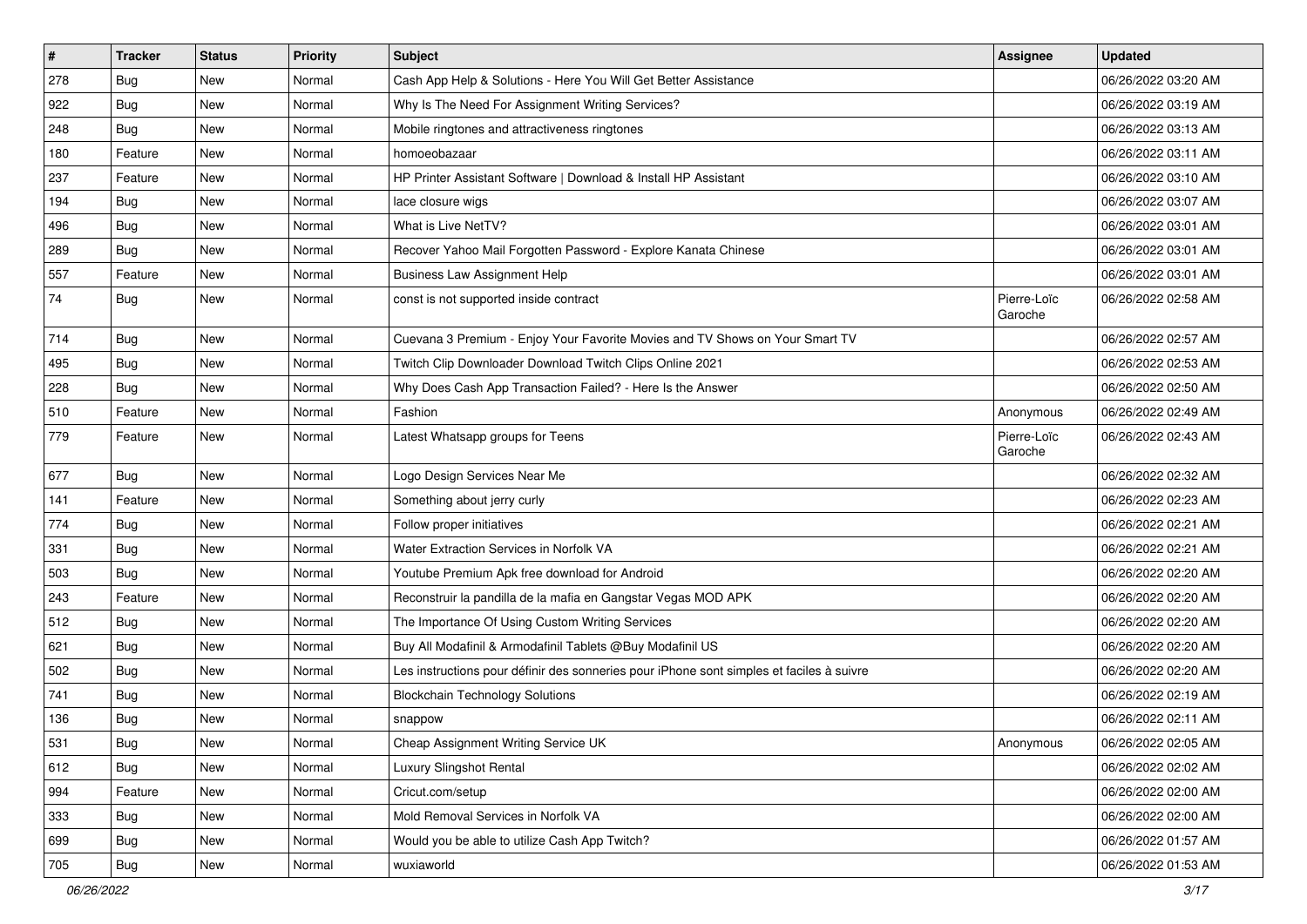| $\vert$ # | <b>Tracker</b> | <b>Status</b> | <b>Priority</b> | <b>Subject</b>                                                                       | <b>Assignee</b>        | <b>Updated</b>      |
|-----------|----------------|---------------|-----------------|--------------------------------------------------------------------------------------|------------------------|---------------------|
| 499       | Feature        | New           | Normal          | Discover The Premium Features Of Spotify Mod Apk                                     |                        | 06/26/2022 01:53 AM |
| 586       | Bug            | <b>New</b>    | Normal          | Best Modifications For Your Mobile Phone                                             |                        | 06/26/2022 01:51 AM |
| 161       | <b>Bug</b>     | New           | Normal          | dfdrtyuio                                                                            |                        | 06/26/2022 01:46 AM |
| 480       | <b>Bug</b>     | New           | Normal          | Nur Online Shop                                                                      |                        | 06/26/2022 01:32 AM |
| 514       | Bug            | <b>New</b>    | Normal          | Trans-Caribbean                                                                      |                        | 06/26/2022 01:31 AM |
| 259       | <b>Bug</b>     | New           | Normal          | call center services                                                                 |                        | 06/26/2022 01:30 AM |
| 542       | Bug            | <b>New</b>    | Normal          | Web N Logo Design                                                                    |                        | 06/26/2022 01:28 AM |
| 251       | Bug            | New           | Normal          | All About Cash App Transfer Fail Problems                                            | Pierre-Loïc<br>Garoche | 06/26/2022 01:26 AM |
| 820       | Bug            | New           | Normal          | Metal Slug Apk para Android                                                          |                        | 06/26/2022 01:22 AM |
| 554       | <b>Bug</b>     | New           | Normal          | XvideoStudio Video Editor APK Free Download on TechToDown                            |                        | 06/26/2022 01:18 AM |
| 541       | <b>Bug</b>     | New           | Normal          | How to fix the cash app payment failed errors?                                       |                        | 06/26/2022 01:16 AM |
| 217       | <b>Bug</b>     | <b>New</b>    | Normal          | How this service matter most?                                                        |                        | 06/26/2022 01:14 AM |
| 171       | Feature        | New           | Normal          | loan management system                                                               |                        | 06/26/2022 01:13 AM |
| 284       | Bug            | <b>New</b>    | Normal          | All About Cash App Transfer Fail Problems                                            |                        | 06/26/2022 01:07 AM |
| 265       | Bug            | New           | Normal          | 3 Faq's On Downloading To Your Apple Ipod                                            |                        | 06/26/2022 01:07 AM |
| 181       | <b>Bug</b>     | New           | Normal          | <b>Healthcare Custom Writing Services</b>                                            |                        | 06/26/2022 01:07 AM |
| 352       | Bug            | <b>New</b>    | Normal          | Tile & Grout Cleaning Services in Chesapeake VA                                      |                        | 06/26/2022 01:05 AM |
| 500       | <b>Bug</b>     | New           | Normal          | Simply contact the technical team, to find the solution to cash app refund problems. | Pierre-Loïc<br>Garoche | 06/26/2022 01:02 AM |
| 659       | <b>Bug</b>     | <b>New</b>    | Normal          | Olive Oil Properties And Health Benefits                                             |                        | 06/26/2022 12:59 AM |
| 650       | Bug            | <b>New</b>    | Normal          | <b>Cherries Health Benefits</b>                                                      |                        | 06/26/2022 12:57 AM |
| 202       | Bug            | <b>New</b>    | Normal          | blonde wig                                                                           |                        | 06/26/2022 12:52 AM |
| 497       | <b>Bug</b>     | New           | Normal          | Fake Nike Dunk Low Off-White Lot 50                                                  |                        | 06/26/2022 12:48 AM |
| 261       | <b>Bug</b>     | New           | Normal          | Ringtone Downloads - Easy Ways Come Up With Your Own Ringtones                       |                        | 06/26/2022 12:47 AM |
| 498       | <b>Bug</b>     | <b>New</b>    | Normal          | Téléchargeur SoundCloud : SoundCloud en Mp3                                          | Christophe<br>Garion   | 06/26/2022 12:43 AM |
| 618       | <b>Bug</b>     | New           | Normal          | Buy Steroids Online with OurMedicnes.com   Best Quality Steroids                     |                        | 06/26/2022 12:42 AM |
| 671       | Bug            | New           | Normal          | Hot games                                                                            | Pierre-Loïc<br>Garoche | 06/26/2022 12:40 AM |
| 201       | <b>Bug</b>     | New           | Normal          | closure wig                                                                          |                        | 06/26/2022 12:37 AM |
| 281       | Feature        | New           | Normal          | what are the types of Ringtones?                                                     | Anonymous              | 06/26/2022 12:27 AM |
| 587       | <b>Bug</b>     | New           | Normal          | Why Picsart Pro Offers Great Features                                                |                        | 06/26/2022 12:18 AM |
| 255       | Feature        | New           | Normal          | best doctor for psoriasis                                                            |                        | 06/26/2022 12:17 AM |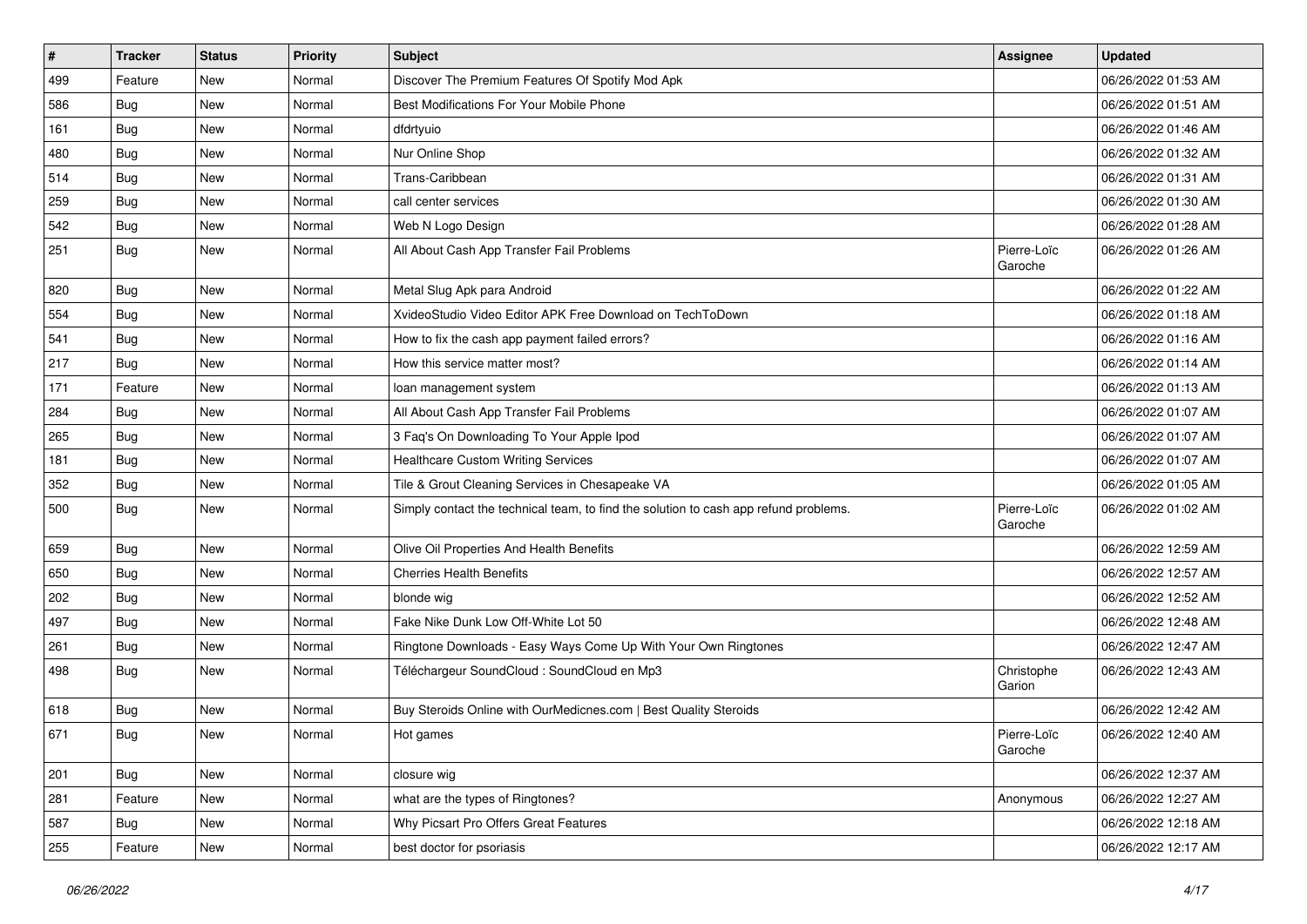| $\vert$ # | <b>Tracker</b> | <b>Status</b> | Priority | <b>Subject</b>                                                                         | Assignee               | <b>Updated</b>      |
|-----------|----------------|---------------|----------|----------------------------------------------------------------------------------------|------------------------|---------------------|
| 602       | Bug            | New           | Normal   | Best Essay Writing Service UK                                                          | Pierre-Loïc<br>Garoche | 06/26/2022 12:16 AM |
| 563       | Bug            | New           | Normal   | Understanding the Difference Between Free and Paid Mod Apks                            |                        | 06/26/2022 12:15 AM |
| 708       | <b>Bug</b>     | <b>New</b>    | Normal   | Efficient ways to proceed with the cash app dispute process?                           |                        | 06/26/2022 12:08 AM |
| 648       | Feature        | New           | Normal   | <b>Plum Health Benefits</b>                                                            |                        | 06/26/2022 12:08 AM |
| 630       | Bug            | New           | Normal   | How Can I Load Cash App Card at Walmart straight away?                                 |                        | 06/26/2022 12:04 AM |
| 635       | <b>Bug</b>     | <b>New</b>    | Normal   | Buy Steroids Online with OurMedicnes.com   Best Quality Steroids                       |                        | 06/26/2022 12:01 AM |
| 968       | Feature        | <b>New</b>    | Normal   | watch nfl online free live streaming                                                   |                        | 06/25/2022 11:52 PM |
| 292       | <b>Bug</b>     | New           | Normal   | Venmo to Cash App Transfer Of Money- Explore Here                                      |                        | 06/25/2022 11:47 PM |
| 558       | Feature        | New           | Normal   | <b>Stunning Classic Sofas</b>                                                          |                        | 06/25/2022 11:46 PM |
| 214       | Feature        | New           | Normal   | Five Christmas Apps For Apple Users                                                    |                        | 06/25/2022 11:45 PM |
| 666       | Bug            | <b>New</b>    | Normal   | 470+ pages à colorier de Noël                                                          |                        | 06/25/2022 11:44 PM |
| 267       | <b>Bug</b>     | New           | Normal   | How To Use Internet Radio Services To Listen To Your Favorite Songs                    |                        | 06/25/2022 11:43 PM |
| 75        | Bug            | New           | Normal   | exception File "checks/algebraicLoop.ml", line 368, characters 16-22: Assertion failed |                        | 06/25/2022 11:42 PM |
| 482       | Bug            | New           | Normal   | <b>Text Window</b>                                                                     |                        | 06/25/2022 11:39 PM |
| 682       | <b>Bug</b>     | <b>New</b>    | Normal   | Does Facebook customer service live chat allow to speak with someone?                  |                        | 06/25/2022 11:38 PM |
| 787       | <b>Bug</b>     | New           | Normal   | <b>Assured Assignment Help</b>                                                         |                        | 06/25/2022 11:38 PM |
| 88        | Bug            | New           | Normal   | kind2 output: When for node arguments                                                  | Pierre-Loïc<br>Garoche | 06/25/2022 11:31 PM |
| 529       | Bug            | <b>New</b>    | Normal   | Thop TV APK - Free Download for Android                                                |                        | 06/25/2022 11:27 PM |
| 954       | Bug            | <b>New</b>    | Normal   | AZ Screen Recorder Mod                                                                 |                        | 06/25/2022 11:24 PM |
| 673       | <b>Bug</b>     | <b>New</b>    | Normal   | Learn the basics of pixel art - Clear grid                                             |                        | 06/25/2022 11:24 PM |
| 227       | Bug            | <b>New</b>    | Normal   | Cash App Help & Solutions - Here You Will Get Better Assistance                        |                        | 06/25/2022 11:21 PM |
| 197       | <b>Bug</b>     | <b>New</b>    | Normal   | SBL JABORANDI PLUS HAIR OIL - COMPLETE SCALP CARE (100ML)                              |                        | 06/25/2022 11:20 PM |
| 477       | <b>Bug</b>     | <b>New</b>    | Normal   | What Does Online Coupon Mean?                                                          |                        | 06/25/2022 11:15 PM |
| 168       | Bug            | <b>New</b>    | Normal   | UFC 256 Live Stream Online                                                             |                        | 06/25/2022 11:12 PM |
| 742       | <b>Bug</b>     | New           | Normal   | How Long Does Cash App Support Take To Respond For A Better Support?                   |                        | 06/25/2022 11:00 PM |
| 479       | Bug            | <b>New</b>    | Normal   | Limousine Service Bellevue WA                                                          |                        | 06/25/2022 10:54 PM |
| 955       | <b>Bug</b>     | New           | Normal   | How Long Does Verification Take On Cash App If You Apply For The Verification?         | Christophe<br>Garion   | 06/25/2022 10:50 PM |
| 788       | Bug            | New           | Normal   | Intro Maker Mod APK                                                                    |                        | 06/25/2022 10:48 PM |
| 643       | Bug            | New           | Normal   | Oreo TV Apk Download                                                                   |                        | 06/25/2022 10:46 PM |
| 380       | <b>Bug</b>     | <b>New</b>    | Normal   | Moving Services in McLean VA                                                           |                        | 06/25/2022 10:36 PM |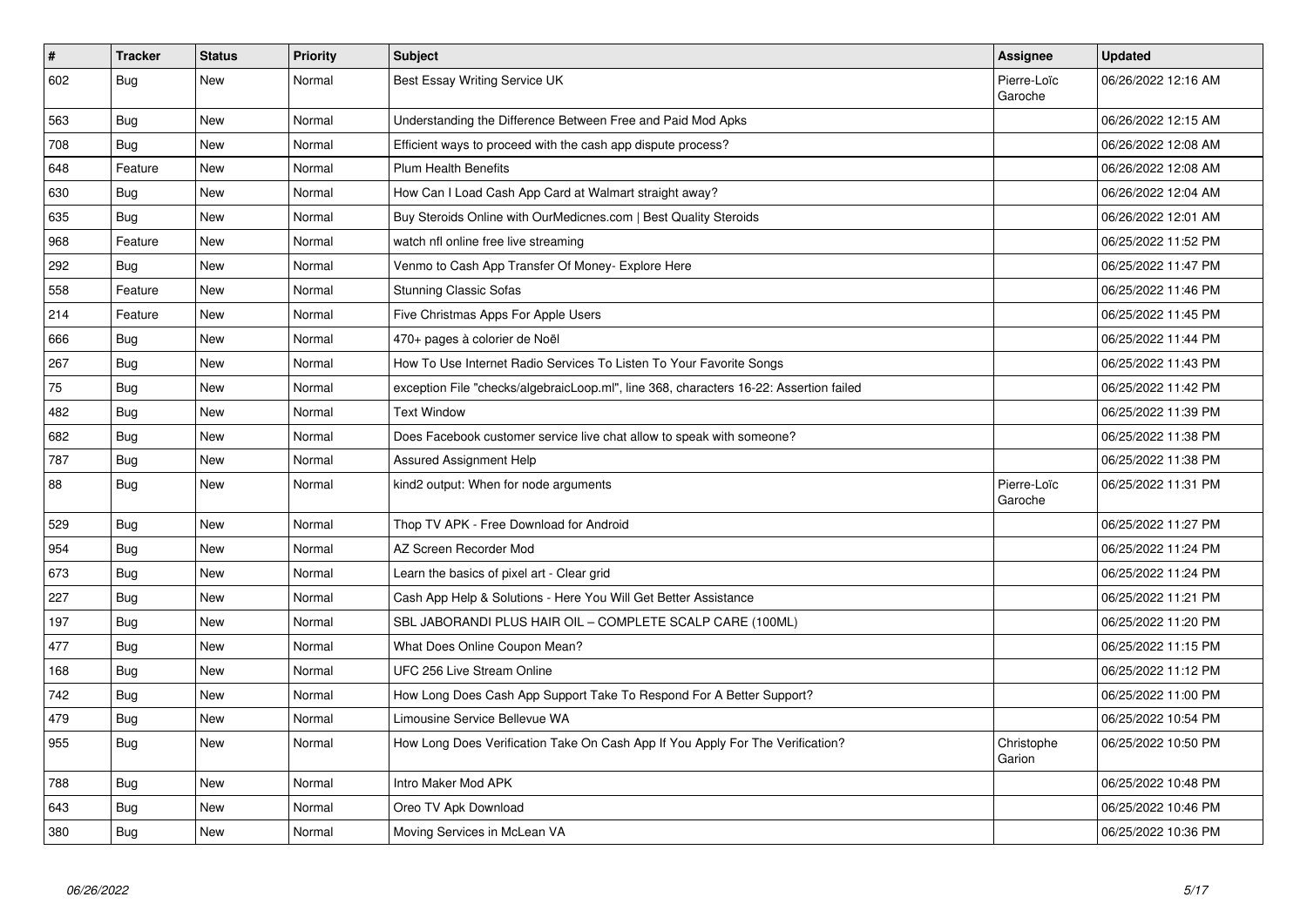| $\sharp$ | <b>Tracker</b> | <b>Status</b> | Priority | Subject                                                                                                 | Assignee               | <b>Updated</b>      |
|----------|----------------|---------------|----------|---------------------------------------------------------------------------------------------------------|------------------------|---------------------|
| 536      | <b>Bug</b>     | New           | Normal   | How to check the balance on the cash app card                                                           | Hamza<br>Bourbouh      | 06/25/2022 10:34 PM |
| 63       | Feature        | New           | Normal   | Skip normalization step in mutation generation if it possible                                           | Pierre-Loïc<br>Garoche | 06/25/2022 10:31 PM |
| 800      | Bug            | <b>New</b>    | Normal   | Who Is an ETL Engineer                                                                                  |                        | 06/25/2022 10:31 PM |
| 275      | <b>Bug</b>     | New           | Normal   | Activate Cash App Card With Or Without QR - Step By Step Guide                                          | Pierre-Loïc<br>Garoche | 06/25/2022 10:28 PM |
| 530      | <b>Bug</b>     | <b>New</b>    | Normal   | Cheap Assignment Writing Service UK                                                                     | Anonymous              | 06/25/2022 10:24 PM |
| 1114     | <b>Bug</b>     | New           | Normal   | To control the car, all you must do is click to go left or right and release the button to go straight. |                        | 06/25/2022 10:15 PM |
| 649      | Feature        | New           | Normal   | <b>Pear Health Benefits</b>                                                                             |                        | 06/25/2022 10:14 PM |
| 189      | <b>Bug</b>     | New           | Normal   | <b>College Biology Writing Services</b>                                                                 |                        | 06/25/2022 10:12 PM |
| 956      | <b>Bug</b>     | New           | Normal   | FNF Free Mods Online                                                                                    |                        | 06/25/2022 09:59 PM |
| 686      | <b>Bug</b>     | <b>New</b>    | Normal   | Welcome To The Most Demandable Mahipalpur Escorts Agency                                                |                        | 06/25/2022 09:59 PM |
| 546      | Feature        | New           | Normal   | Quickbooks Error                                                                                        |                        | 06/25/2022 09:58 PM |
| 532      | Bug            | New           | Normal   | My Assignment Help                                                                                      |                        | 06/25/2022 09:55 PM |
| 1106     | <b>Bug</b>     | New           | Normal   | How Do I Get Cash App ++ Without Confronting Any Technical Glitches?                                    |                        | 06/25/2022 09:53 PM |
| 492      | <b>Bug</b>     | New           | Normal   | HD Streamz MOD APK v3.5.5 (Keine Werbung)                                                               |                        | 06/25/2022 09:44 PM |
| 185      | <b>Bug</b>     | <b>New</b>    | Normal   | Non-Plagiarized Research Writing                                                                        |                        | 06/25/2022 09:34 PM |
| 710      | <b>Bug</b>     | New           | Normal   | Take Necessary Assistance If You Are Unable Activate Cash App Card                                      |                        | 06/25/2022 09:26 PM |
| 647      | Feature        | <b>New</b>    | Normal   | <b>Cranberry Health Benefits</b>                                                                        |                        | 06/25/2022 09:21 PM |
| 520      | <b>Bug</b>     | New           | Normal   | What Is The Major Role Of Cash.app/Help and Support Page?                                               |                        | 06/25/2022 09:19 PM |
| 258      | <b>Bug</b>     | New           | Normal   | Fake Nike Dunk High AMBUSH Deep Royal                                                                   |                        | 06/25/2022 09:14 PM |
| 806      | Feature        | <b>New</b>    | Normal   | Go everywhere thanks to mapquest driving directions                                                     |                        | 06/25/2022 09:13 PM |
| 209      | <b>Bug</b>     | New           | Normal   | Neglect to access old Cash App account considering message notice issue? Contact help.                  |                        | 06/25/2022 09:12 PM |
| 1103     | <b>Bug</b>     | New           | Normal   | Idle game fix bug                                                                                       |                        | 06/25/2022 09:08 PM |
| 139      | Bug            | New           | Normal   | relseo                                                                                                  |                        | 06/25/2022 09:04 PM |
| 979      | <b>Bug</b>     | New           | Normal   | Free Gas Cards for the Unemployed                                                                       |                        | 06/25/2022 09:02 PM |
| 513      | <b>Bug</b>     | New           | Normal   | Unlock cash app account using the easy steps:                                                           | Anonymous              | 06/25/2022 08:56 PM |
| 668      | Bug            | New           | Normal   | Get to know Cash App Refund Process here                                                                |                        | 06/25/2022 08:53 PM |
| 658      | <b>Bug</b>     | <b>New</b>    | Normal   | Watermelon Nutrition Facts And Health Benefits                                                          |                        | 06/25/2022 08:47 PM |
| 488      | Bug            | New           | Normal   | Quick solution to solve cash app dispute by the technical team                                          |                        | 06/25/2022 08:38 PM |
| 731      | <b>Bug</b>     | New           | Normal   | Avail Of Cash App Customer Service If Unable To Down Cash App Mobile App?                               |                        | 06/25/2022 08:36 PM |
| 615      | <b>Bug</b>     | New           | Normal   | CheapestMedsShop   100% Safe Medicines Online in USA UK & AUS.                                          |                        | 06/25/2022 08:36 PM |
| 196      | <b>Bug</b>     | New           | Normal   | Homoeobazaar For Homeopathy Medicines                                                                   |                        | 06/25/2022 08:34 PM |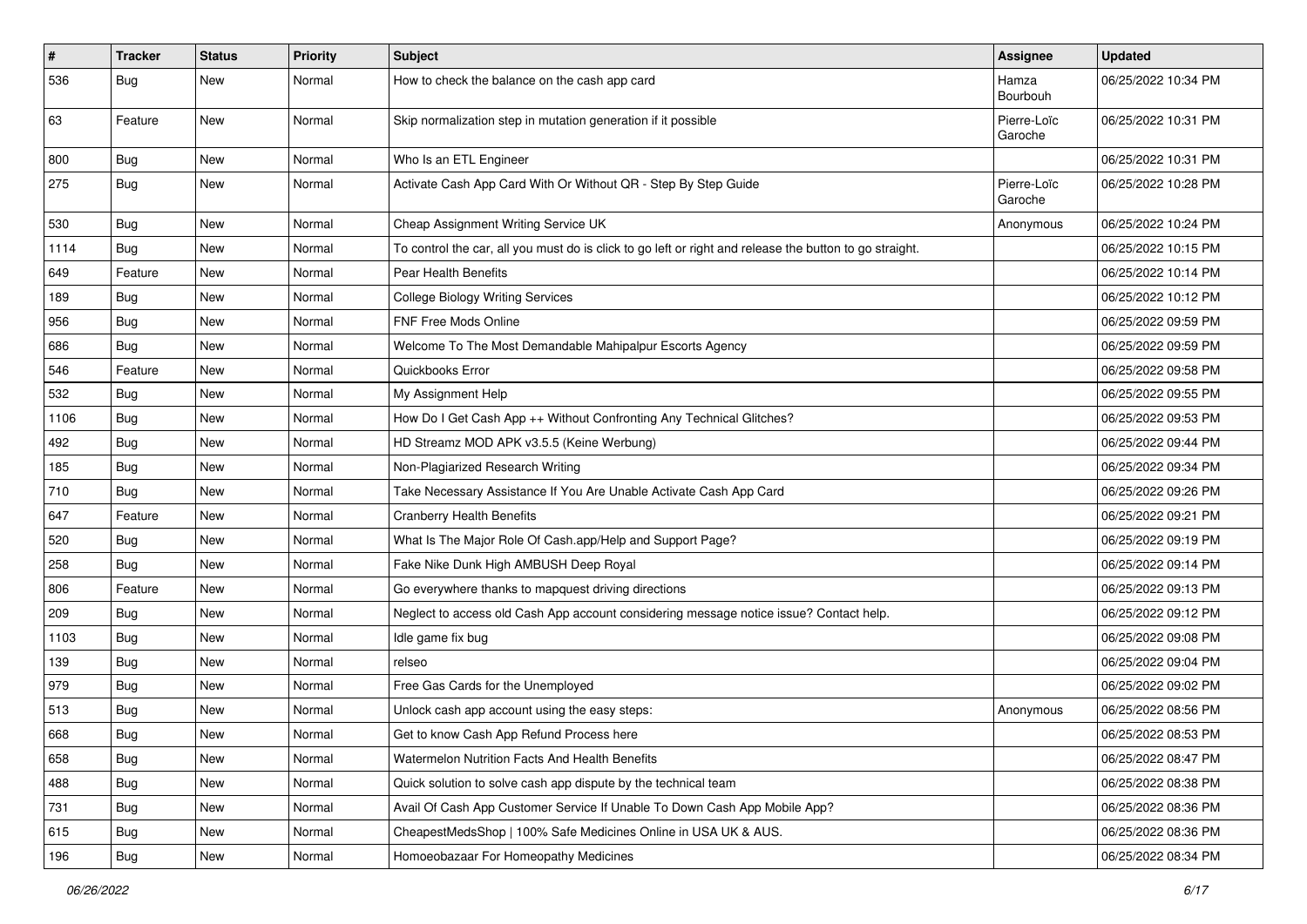| $\vert$ # | <b>Tracker</b> | <b>Status</b> | <b>Priority</b> | <b>Subject</b>                                                          | <b>Assignee</b>        | <b>Updated</b>      |
|-----------|----------------|---------------|-----------------|-------------------------------------------------------------------------|------------------------|---------------------|
| 613       | Bug            | New           | Normal          | Buy Aspadol 100mg Tab Online in US, UK, AU   Erospharmacy               |                        | 06/25/2022 08:32 PM |
| 695       | Bug            | <b>New</b>    | Normal          | Refer Listas IPTV Apk                                                   |                        | 06/25/2022 08:23 PM |
| 484       | <b>Bug</b>     | New           | Normal          | UK best essay writing service                                           |                        | 06/25/2022 08:18 PM |
| 600       | <b>Bug</b>     | <b>New</b>    | Normal          | Play Store Pro                                                          |                        | 06/25/2022 08:17 PM |
| 225       | Bug            | <b>New</b>    | Normal          | instant personal loan                                                   |                        | 06/25/2022 08:11 PM |
| 450       | Bug            | New           | Normal          | Floor Stripping Quincy MA                                               |                        | 06/25/2022 08:06 PM |
| 552       | Feature        | <b>New</b>    | Normal          | Radio rfm and the benefits of radio rfm                                 |                        | 06/25/2022 08:02 PM |
| 312       | <b>Bug</b>     | New           | Normal          | Stain Protection Services in Virginia Beach VA                          |                        | 06/25/2022 07:42 PM |
| 523       | <b>Bug</b>     | New           | Normal          | What Is The Right Google Account Recovery Aid To Regain Account Access? | Pierre-Loïc<br>Garoche | 06/25/2022 07:41 PM |
| 812       | Feature        | <b>New</b>    | Normal          | canon.com/ijsetup                                                       |                        | 06/25/2022 07:40 PM |
| 457       | <b>Bug</b>     | New           | Normal          | Carpet Cleaning Medford MA                                              |                        | 06/25/2022 07:36 PM |
| 183       | <b>Bug</b>     | <b>New</b>    | Normal          | Nursing Assignment Help Online                                          |                        | 06/25/2022 07:34 PM |
| 696       | <b>Bug</b>     | New           | Normal          | How to Install the TuMangaOnline App                                    |                        | 06/25/2022 07:31 PM |
| 525       | Bug            | New           | Normal          | If you don't have a QR code: How to activate cash app card in app       |                        | 06/25/2022 07:30 PM |
| 184       | Bug            | New           | Normal          | Affordable Business Writing Services                                    |                        | 06/25/2022 07:28 PM |
| 527       | Feature        | <b>New</b>    | Normal          | My Teachers                                                             |                        | 06/25/2022 07:28 PM |
| 704       | Bug            | <b>New</b>    | Normal          | Reach support team of Chime Customer Service for instant help           |                        | 06/25/2022 07:25 PM |
| 400       | <b>Bug</b>     | New           | Normal          | Office Moving Services in Potomac MD                                    |                        | 06/25/2022 07:17 PM |
| 1018      | <b>Bug</b>     | New           | Normal          | So erhalten Sie ein kostenloses Hörbuch                                 |                        | 06/25/2022 07:15 PM |
| 465       | Bug            | New           | Normal          | Carpet Cleaning Westchester MA                                          |                        | 06/25/2022 07:11 PM |
| 269       | <b>Bug</b>     | <b>New</b>    | Normal          | Is there such a site for app design?                                    | Anonymous              | 06/25/2022 07:09 PM |
| 524       | Bug            | <b>New</b>    | Normal          | How Does Google Account Recovery Work If Your Account Is Hacked?        |                        | 06/25/2022 07:08 PM |
| 178       | <b>Bug</b>     | New           | Normal          | transparent lace wigs                                                   |                        | 06/25/2022 07:07 PM |
| 263       | Feature        | New           | Normal          | Wrecked Car Is Nothing But A Worthless                                  | Pierre-Loïc<br>Garoche | 06/25/2022 06:59 PM |
| 336       | Bug            | <b>New</b>    | Normal          | Tile & Grout Cleaning Services in Norfolk VA                            |                        | 06/25/2022 06:58 PM |
| 716       | Bug            | <b>New</b>    | Normal          | La celebración de un BabyShower.                                        |                        | 06/25/2022 06:52 PM |
| 564       | Bug            | New           | Normal          | How To Install RepelisPlus On Your Android Phone?                       |                        | 06/25/2022 06:46 PM |
| 579       | <b>Bug</b>     | New           | Normal          | YOUR CV MAKES YOUR FIRST IMPRESSION                                     | Christophe<br>Garion   | 06/25/2022 06:46 PM |
| 246       | <b>Bug</b>     | New           | Normal          | The Beast App                                                           |                        | 06/25/2022 06:42 PM |
| 345       | <b>Bug</b>     | New           | Normal          | Stain Protection Services in Chesapeake VA                              |                        | 06/25/2022 06:38 PM |
| 233       | Bug            | New           | Normal          | Anauthorsway.com: My User Experience                                    |                        | 06/25/2022 06:28 PM |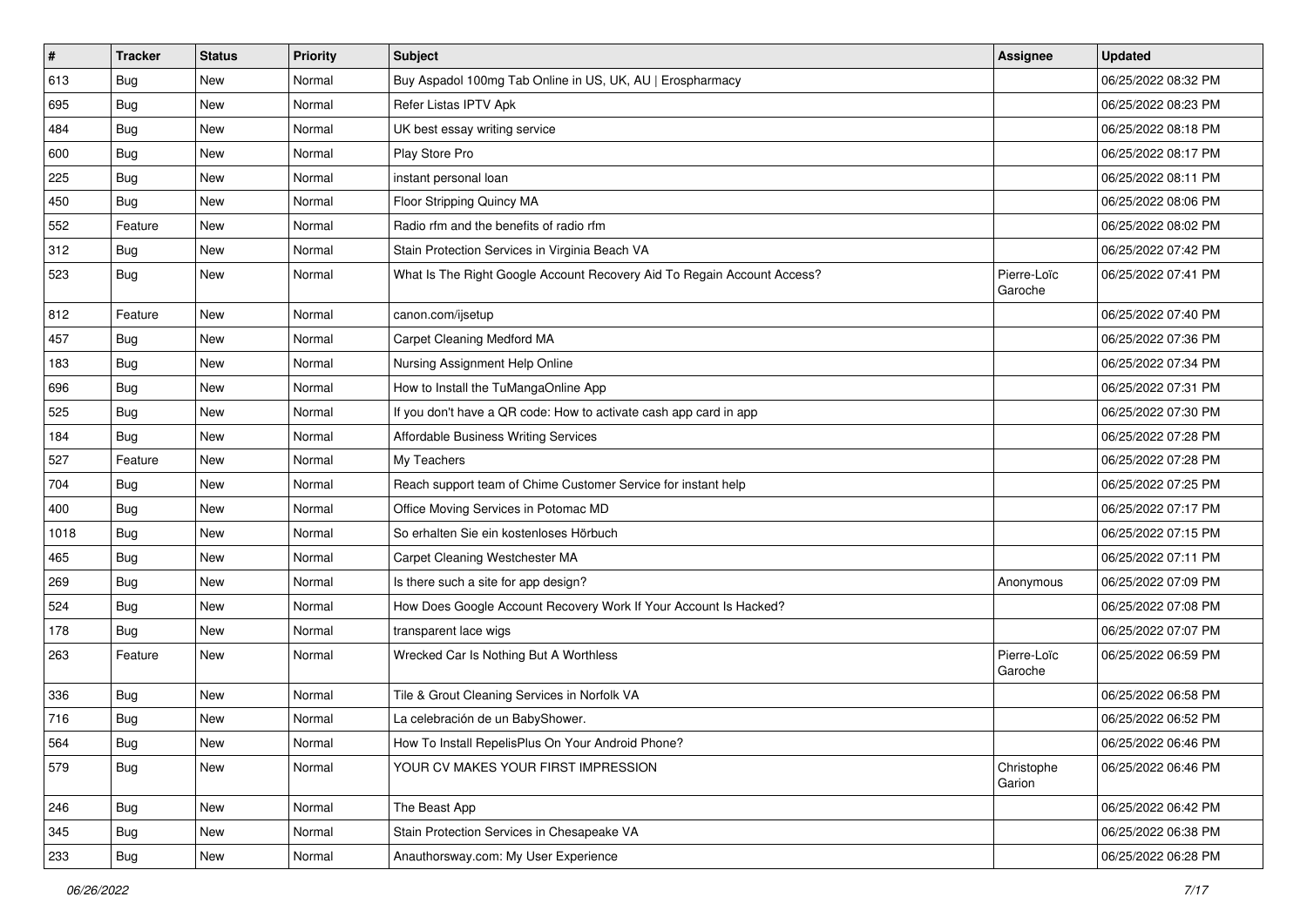| $\#$ | <b>Tracker</b> | <b>Status</b> | <b>Priority</b> | Subject                                                                          | <b>Assignee</b>        | <b>Updated</b>      |
|------|----------------|---------------|-----------------|----------------------------------------------------------------------------------|------------------------|---------------------|
| 770  | Bug            | New           | Normal          | Canon IJ Network Tool                                                            |                        | 06/25/2022 06:23 PM |
| 1024 | Bug            | <b>New</b>    | Normal          | How to choose the right broker                                                   |                        | 06/25/2022 06:23 PM |
| 1025 | Bug            | New           | Normal          | how to change the logo in wordpress                                              |                        | 06/25/2022 06:20 PM |
| 1026 | Bug            | New           | Normal          | New Puzzle Game for All Age - Dordle                                             |                        | 06/25/2022 06:17 PM |
| 1027 | Bug            | New           | Normal          | Word hurdle: Viral and Fun Online Game                                           |                        | 06/25/2022 06:13 PM |
| 526  | <b>Bug</b>     | New           | Normal          | Soundcloud to mp3 converter - Download Soundcloud songs                          |                        | 06/25/2022 05:36 PM |
| 567  | <b>Bug</b>     | New           | Normal          | Singapore assignment help                                                        |                        | 06/25/2022 05:20 PM |
| 804  | Bug            | New           | Normal          | Review                                                                           |                        | 06/25/2022 05:07 PM |
| 709  | <b>Bug</b>     | <b>New</b>    | Normal          | How To Load Cash App Card At Walmart Without Having To Face Any Hassle?          |                        | 06/25/2022 05:02 PM |
| 636  | <b>Bug</b>     | New           | Normal          | What is the most popular furniture color?                                        |                        | 06/25/2022 04:57 PM |
| 133  | <b>Bug</b>     | New           | Normal          | craftlabs                                                                        |                        | 06/25/2022 04:43 PM |
| 242  | Feature        | New           | Normal          | Descripción de Torque Pro MOD APK para Android                                   |                        | 06/25/2022 04:37 PM |
| 151  | Feature        | New           | Normal          | Law Essay Writing Service - Assignments Planet                                   |                        | 06/25/2022 04:36 PM |
| 590  | <b>Bug</b>     | New           | Normal          | Follow proper initiatives to check my cash app card balance:                     |                        | 06/25/2022 04:29 PM |
| 798  | <b>Bug</b>     | New           | Normal          | Who Is an ETL Engineer                                                           |                        | 06/25/2022 04:19 PM |
| 483  | <b>Bug</b>     | New           | Normal          | UK best essay writing service                                                    |                        | 06/25/2022 04:05 PM |
| 634  | <b>Bug</b>     | New           | Normal          | Buy Vidalista Tablets (Tadalafil) at [\$25 OFF + Free Shipping] Vidalistatablets |                        | 06/25/2022 04:00 PM |
| 598  | Bug            | New           | Normal          | Universo s / f Download                                                          |                        | 06/25/2022 03:38 PM |
| 1077 | Bug            | New           | Normal          | Les excellentes façons d'utiliser ces images                                     |                        | 06/25/2022 03:19 PM |
| 126  | Feature        | <b>New</b>    | Normal          | Stussy Air Force 1 replica                                                       |                        | 06/25/2022 03:19 PM |
| 653  | Bug            | New           | Normal          | Jujube (Jinjoles): Properties And Health Benefits                                |                        | 06/25/2022 03:18 PM |
| 735  | <b>Bug</b>     | <b>New</b>    | Normal          | A quick fix of how to get money back from cash app stocks                        |                        | 06/25/2022 02:59 PM |
| 534  | Bug            | New           | Normal          | Know how to initiate cash app refund by contacting the technical team            | Pierre-Loïc<br>Garoche | 06/25/2022 02:56 PM |
| 694  | <b>Bug</b>     | New           | Normal          | How to Get Guidance On How To Cash App Withdrawal Limit?                         | Christophe<br>Garion   | 06/25/2022 02:42 PM |
| 508  | <b>Bug</b>     | New           | Normal          | hire a professional dissertation help                                            |                        | 06/25/2022 02:40 PM |
| 504  | Bug            | <b>New</b>    | Normal          | A beginner should always look for online Java assignment help!                   |                        | 06/25/2022 02:35 PM |
| 234  | <b>Bug</b>     | New           | Normal          | My Personal Experience With the College Writing Services                         |                        | 06/25/2022 02:33 PM |
| 720  | <b>Bug</b>     | New           | Normal          | How does Cash App Phone Number provide a quick treatment?                        |                        | 06/25/2022 02:32 PM |
| 556  | Bug            | New           | Normal          | Play Game Mod Apk With Your Friends                                              |                        | 06/25/2022 02:31 PM |
| 584  | <b>Bug</b>     | New           | Normal          | Want the cash app customer service number to check balance?                      |                        | 06/25/2022 02:30 PM |
| 722  | <b>Bug</b>     | New           | Normal          | Vergrößern Sie Instagram-Fotos mit instazoom                                     | Christophe<br>Garion   | 06/25/2022 02:24 PM |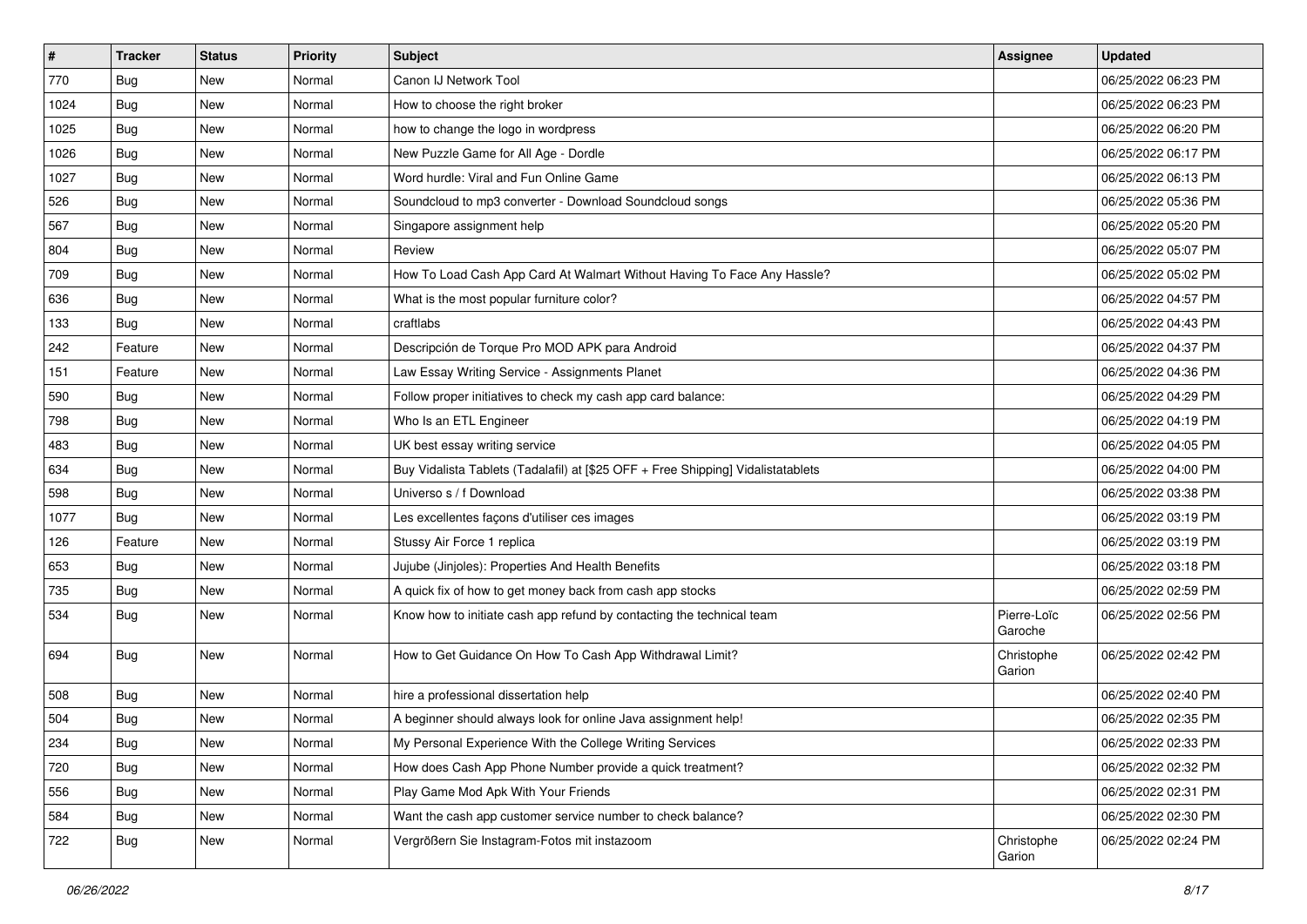| $\vert$ # | <b>Tracker</b> | <b>Status</b> | Priority | <b>Subject</b>                                                                   | Assignee               | <b>Updated</b>      |
|-----------|----------------|---------------|----------|----------------------------------------------------------------------------------|------------------------|---------------------|
| 822       | <b>Bug</b>     | New           | Normal   | Dowload Your Boyfriend Game                                                      |                        | 06/25/2022 02:15 PM |
| 667       | <b>Bug</b>     | New           | Normal   | What Is a Ringtone?                                                              |                        | 06/25/2022 02:04 PM |
| 703       | Bug            | New           | Normal   | For real-time help, dial Facebook customer service number                        |                        | 06/25/2022 02:00 PM |
| 250       | <b>Bug</b>     | <b>New</b>    | Normal   | Reviews of phone ringtones                                                       |                        | 06/25/2022 01:59 PM |
| 619       | Bug            | <b>New</b>    | Normal   | Online Trusted Medicine Store in US for Health - Genericmedsupply                |                        | 06/25/2022 01:55 PM |
| 490       | <b>Bug</b>     | New           | Normal   | Unlock cash app account by getting quick solutions from the technical executives |                        | 06/25/2022 01:20 PM |
| 190       | Bug            | New           | Normal   | All About Cash App Transfer Fail Problems                                        |                        | 06/25/2022 01:12 PM |
| 188       | <b>Bug</b>     | New           | Normal   | Why are university students buying assignments online?                           | Pierre-Loïc<br>Garoche | 06/25/2022 12:49 PM |
| 638       | Bug            | <b>New</b>    | Normal   | Run 3 game                                                                       |                        | 06/25/2022 12:48 PM |
| 669       | Feature        | New           | Normal   | Nursing Assignment Help                                                          |                        | 06/25/2022 12:41 PM |
| 797       | <b>Bug</b>     | New           | Normal   | Psychedelic                                                                      | Christophe<br>Garion   | 06/25/2022 12:37 PM |
| 588       | <b>Bug</b>     | New           | Normal   | YouTube Vanced Apk Manager App - Como instalá-lo                                 |                        | 06/25/2022 12:21 PM |
| 689       | <b>Bug</b>     | New           | Normal   | How to use twitch.tv/activate?                                                   |                        | 06/25/2022 12:12 PM |
| 715       | Bug            | New           | Normal   | Puppy Playtime Descargar gratis                                                  |                        | 06/25/2022 12:10 PM |
| 808       | <b>Bug</b>     | New           | Normal   | Sinnvolle Guten-Morgen-Grüße                                                     |                        | 06/25/2022 12:09 PM |
| 347       | Bug            | <b>New</b>    | Normal   | Eco/Green Cleaning Services in Chesapeake VA                                     |                        | 06/25/2022 12:06 PM |
| 805       | <b>Bug</b>     | New           | Normal   | Ketamine Online Store                                                            | Christophe<br>Garion   | 06/25/2022 11:28 AM |
| 789       | Bug            | <b>New</b>    | Normal   | Full version                                                                     |                        | 06/25/2022 11:26 AM |
| 777       | Bug            | New           | Normal   | Obtain driving instructions using Google Maps.                                   |                        | 06/25/2022 11:21 AM |
| 173       | Feature        | <b>New</b>    | Normal   | private limited company registration                                             |                        | 06/25/2022 11:13 AM |
| 683       | Feature        | New           | Normal   | Game creation                                                                    |                        | 06/25/2022 11:12 AM |
| 687       | <b>Bug</b>     | New           | Normal   | How to use twitch.tv/activate?                                                   |                        | 06/25/2022 10:58 AM |
| 724       | Bug            | <b>New</b>    | Normal   | Dial Chime Customer support number for a quick response                          |                        | 06/25/2022 10:58 AM |
| 538       | <b>Bug</b>     | New           | Normal   | Will cash app refund money if scammed quickly?                                   |                        | 06/25/2022 10:20 AM |
| 518       | <b>Bug</b>     | New           | Normal   | How To Check The Balance Of Cash App Account By Taking Cash App Support?         |                        | 06/25/2022 10:09 AM |
| 765       | Bug            | New           | Normal   | Follow proper initiatives to check my cash app                                   |                        | 06/25/2022 10:08 AM |
| 239       | Bug            | New           | Normal   | Algunas características más de Choices MOD APK                                   |                        | 06/25/2022 10:05 AM |
| 143       | <b>Bug</b>     | New           | Normal   | Bob lace front wigs                                                              |                        | 06/25/2022 10:05 AM |
| 641       | <b>Bug</b>     | New           | Normal   | Get Best Economics Dissertation Writing Service                                  |                        | 06/25/2022 10:04 AM |
| 672       | Bug            | New           | Normal   | The easiest way to delete ringtones on iPhone                                    |                        | 06/25/2022 10:02 AM |
| 138       | <b>Bug</b>     | New           | Normal   | own-sweethome                                                                    |                        | 06/25/2022 09:59 AM |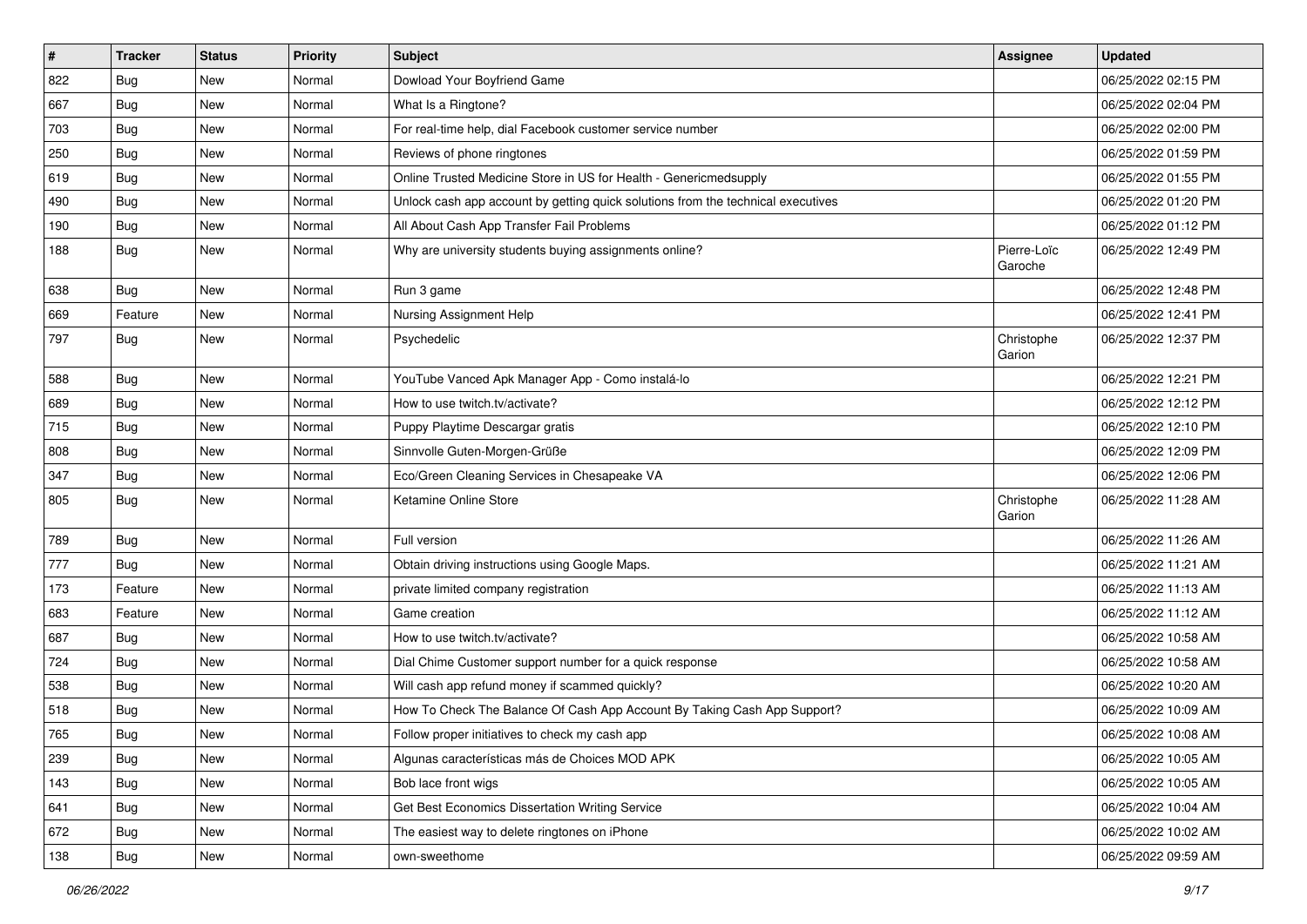| $\vert$ # | <b>Tracker</b> | <b>Status</b> | <b>Priority</b> | <b>Subject</b>                                                                                                                                                                                                                                                        | Assignee               | <b>Updated</b>      |
|-----------|----------------|---------------|-----------------|-----------------------------------------------------------------------------------------------------------------------------------------------------------------------------------------------------------------------------------------------------------------------|------------------------|---------------------|
| 593       | <b>Bug</b>     | New           | Normal          | Eiffel Spark Ultimate C2 SN series is a fully synthetic range of advanced performance engine oils blended in<br>high performance fully synthetic (PAO - polyalphaolefin) basestocks fortified with advanced technology<br>additive system, specifically formulated to |                        | 06/25/2022 09:51 AM |
| 711       | Bug            | New           | Normal          | Human Fall Flat Apk Download                                                                                                                                                                                                                                          |                        | 06/25/2022 09:44 AM |
| 740       | Feature        | <b>New</b>    | Normal          | Online Thesis Help USA                                                                                                                                                                                                                                                |                        | 06/25/2022 09:42 AM |
| 1126      | <b>Bug</b>     | New           | Normal          | 1PLSD                                                                                                                                                                                                                                                                 |                        | 06/25/2022 09:36 AM |
| 218       | <b>Bug</b>     | New           | Normal          | Popular Educational trends                                                                                                                                                                                                                                            |                        | 06/25/2022 09:30 AM |
| 474       | Bug            | <b>New</b>    | Normal          | Floor Waxing Arlington MA                                                                                                                                                                                                                                             |                        | 06/25/2022 09:26 AM |
| 519       | Bug            | New           | Normal          | Are you finding online UK Assignment writers?                                                                                                                                                                                                                         |                        | 06/25/2022 08:58 AM |
| 569       | <b>Bug</b>     | New           | Normal          | What is the incoming and outgoing mail server for Outlook IMAP settings?                                                                                                                                                                                              | Pierre-Loïc<br>Garoche | 06/25/2022 08:53 AM |
| 505       | Bug            | <b>New</b>    | Normal          | www.trendmicro.com/activate                                                                                                                                                                                                                                           |                        | 06/25/2022 08:51 AM |
| 167       | Bug            | <b>New</b>    | Normal          | instant loan without documents                                                                                                                                                                                                                                        | Anonymous              | 06/25/2022 08:50 AM |
| 149       | <b>Bug</b>     | New           | Normal          | dftgy                                                                                                                                                                                                                                                                 |                        | 06/25/2022 07:33 AM |
| 114       | <b>Bug</b>     | New           | Normal          | <b>Medical Research Writing Services</b>                                                                                                                                                                                                                              |                        | 06/25/2022 07:20 AM |
| 651       | <b>Bug</b>     | <b>New</b>    | Normal          | <b>Salmon Health Benefits</b>                                                                                                                                                                                                                                         |                        | 06/25/2022 07:05 AM |
| 684       | Bug            | New           | Normal          | Difference between paper map and online map                                                                                                                                                                                                                           |                        | 06/25/2022 06:57 AM |
| 780       | <b>Bug</b>     | <b>New</b>    | Normal          | Best Whatsapp Modified APKs                                                                                                                                                                                                                                           | Pierre-Loïc<br>Garoche | 06/25/2022 06:54 AM |
| 317       | Bug            | <b>New</b>    | Normal          | Eco/Green Cleaning Services in Virginia Beach VA                                                                                                                                                                                                                      |                        | 06/25/2022 06:50 AM |
| 164       | Bug            | <b>New</b>    | Normal          | dfgbd                                                                                                                                                                                                                                                                 |                        | 06/25/2022 06:49 AM |
| 511       | Feature        | New           | Normal          | Fashion                                                                                                                                                                                                                                                               | Anonymous              | 06/25/2022 06:41 AM |
| 595       | Bug            | New           | Normal          | RFM Online - une révolution dans la gestion de l'identité numérique                                                                                                                                                                                                   |                        | 06/25/2022 06:29 AM |
| 726       | <b>Bug</b>     | <b>New</b>    | Normal          | Mobile Application Development Services                                                                                                                                                                                                                               |                        | 06/25/2022 06:02 AM |
| 697       | Bug            | New           | Normal          | How to Descargar Pura TV For Android                                                                                                                                                                                                                                  |                        | 06/25/2022 06:01 AM |
| 224       | Feature        | <b>New</b>    | Normal          | Instant Personal Loan                                                                                                                                                                                                                                                 | Pierre-Loïc<br>Garoche | 06/25/2022 05:58 AM |
| 571       | <b>Bug</b>     | <b>New</b>    | Normal          | How may the Cash app dispute your trade?                                                                                                                                                                                                                              | Pierre-Loïc<br>Garoche | 06/25/2022 05:15 AM |
| 769       | Bug            | New           | Normal          | check my cash app                                                                                                                                                                                                                                                     |                        | 06/25/2022 04:55 AM |
| 533       | Bug            | New           | Normal          | How to complete the homework assignments in economics in the easiest way?                                                                                                                                                                                             |                        | 06/25/2022 04:41 AM |
| 645       | <b>Bug</b>     | New           | Normal          | thong tin chinh xac nhat hom nay                                                                                                                                                                                                                                      |                        | 06/25/2022 04:16 AM |
| 506       | <b>Bug</b>     | New           | Normal          | www.trendmicro.com/activate                                                                                                                                                                                                                                           |                        | 06/25/2022 04:04 AM |
| 515       | <b>Bug</b>     | New           | Normal          | Fragment Nike Dunk High Tokyo Fake                                                                                                                                                                                                                                    |                        | 06/25/2022 03:13 AM |
| 605       | Feature        | New           | Normal          | What will the future of logo design be like?                                                                                                                                                                                                                          |                        | 06/25/2022 03:02 AM |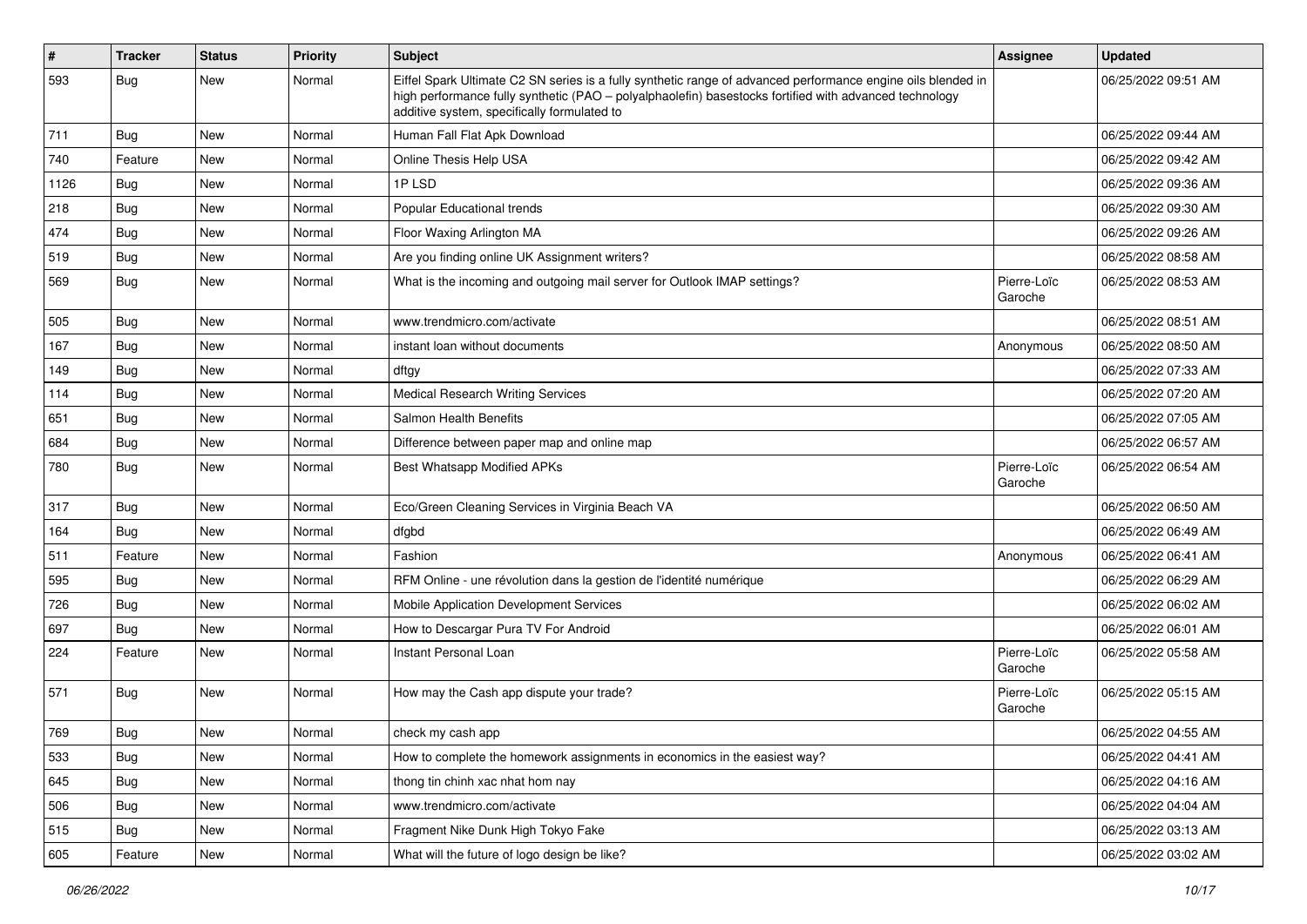| $\vert$ # | <b>Tracker</b> | <b>Status</b> | <b>Priority</b> | <b>Subject</b>                                                                                                  | Assignee               | <b>Updated</b>      |
|-----------|----------------|---------------|-----------------|-----------------------------------------------------------------------------------------------------------------|------------------------|---------------------|
| 280       | <b>Bug</b>     | <b>New</b>    | Normal          | Pacific Web Design                                                                                              |                        | 06/25/2022 02:56 AM |
| 315       | <b>Bug</b>     | <b>New</b>    | Normal          | Dissertation help UK                                                                                            |                        | 06/25/2022 02:51 AM |
| 680       | Feature        | <b>New</b>    | Normal          | Word Jewels 2                                                                                                   |                        | 06/25/2022 02:46 AM |
| 478       | Feature        | New           | Normal          | Is it safe to install third-party WhatsApp GB?                                                                  |                        | 06/25/2022 02:38 AM |
| 784       | Bug            | New           | Normal          | How To Add Money On Cash App Card And Check The Funds?                                                          |                        | 06/25/2022 02:10 AM |
| 773       | <b>Bug</b>     | <b>New</b>    | Normal          | Spades - Play online free                                                                                       |                        | 06/25/2022 02:00 AM |
| 113       | Bug            | <b>New</b>    | Normal          | ufc 254 live                                                                                                    |                        | 06/25/2022 01:50 AM |
| 690       | <b>Bug</b>     | New           | Normal          | campervan hire                                                                                                  |                        | 06/25/2022 01:32 AM |
| 781       | <b>Bug</b>     | New           | Normal          | Free Whatsapp Group to Join                                                                                     |                        | 06/25/2022 01:25 AM |
| 627       | Bug            | New           | Normal          | <b>HELO</b>                                                                                                     |                        | 06/25/2022 01:05 AM |
| 794       | Feature        | <b>New</b>    | Normal          | Safe place to buy fifa coins                                                                                    |                        | 06/25/2022 12:53 AM |
| 637       | Feature        | New           | Normal          | Why do the Outlook rules not work in my account?                                                                |                        | 06/25/2022 12:51 AM |
| 129       | <b>Bug</b>     | <b>New</b>    | Normal          | xcvgbgh                                                                                                         |                        | 06/25/2022 12:48 AM |
| 344       | <b>Bug</b>     | New           | Normal          | Odor Removal Services in Chesapeake VA                                                                          |                        | 06/25/2022 12:42 AM |
| 802       | <b>Bug</b>     | <b>New</b>    | Normal          | Who Is an ETL Engineer                                                                                          |                        | 06/25/2022 12:34 AM |
| 170       | Feature        | New           | Normal          | top mba colleges in bangalore                                                                                   |                        | 06/25/2022 12:33 AM |
| 182       | Bug            | New           | Normal          | <b>Healthcare Custom Writing Services</b>                                                                       |                        | 06/25/2022 12:31 AM |
| 611       | Feature        | New           | Normal          | Buy All Modafinil & Armodafinil Tablets @Buy Modafinil US                                                       |                        | 06/25/2022 12:31 AM |
| 123       | Bug            | New           | Normal          | https://www.reddit.com/r/NRLgrandfinal2020/                                                                     |                        | 06/25/2022 12:24 AM |
| 240       | Feature        | <b>New</b>    | Normal          | Juego interesante de Dragon Ball Legends MOD APK                                                                |                        | 06/25/2022 12:21 AM |
| 489       | Bug            | <b>New</b>    | Normal          | Get cash app refund instantly if sent to the wrong person                                                       |                        | 06/25/2022 12:09 AM |
| 809       | <b>Bug</b>     | New           | Normal          | Smash Karts - immerse yourself in the exciting race                                                             |                        | 06/24/2022 11:37 PM |
| 128       | <b>Bug</b>     | New           | Normal          | dfgbd                                                                                                           |                        | 06/24/2022 11:28 PM |
| 565       | Bug            | <b>New</b>    | Normal          | How To Install RepelisPlus On Your Android Phone?                                                               |                        | 06/24/2022 11:27 PM |
| 610       | Feature        | New           | Normal          | CheapestMedsShop 100% Safe Medicines Online in USA UK & AUS.                                                    |                        | 06/24/2022 11:23 PM |
| 801       | <b>Bug</b>     | <b>New</b>    | Normal          | Who Is an ETL Engineer                                                                                          |                        | 06/24/2022 11:18 PM |
| 210       | <b>Bug</b>     | New           | Normal          | Issue with check symbol in Cash App? Dial assist number with calling Cash App customer service phone<br>number. |                        | 06/24/2022 10:52 PM |
| 316       | Bug            | New           | Normal          | Finden Sie den besten Klingelton für Ihr Telefon                                                                |                        | 06/24/2022 10:28 PM |
| 674       | <b>Bug</b>     | New           | Normal          | The best game in 2021                                                                                           | Pierre-Loïc<br>Garoche | 06/24/2022 10:05 PM |
| 247       | <b>Bug</b>     | <b>New</b>    | Normal          | best 4 Channel Amp                                                                                              |                        | 06/24/2022 09:44 PM |
| 721       | Bug            | <b>New</b>    | Normal          | Cómo instalar un Mod Apk                                                                                        |                        | 06/24/2022 09:39 PM |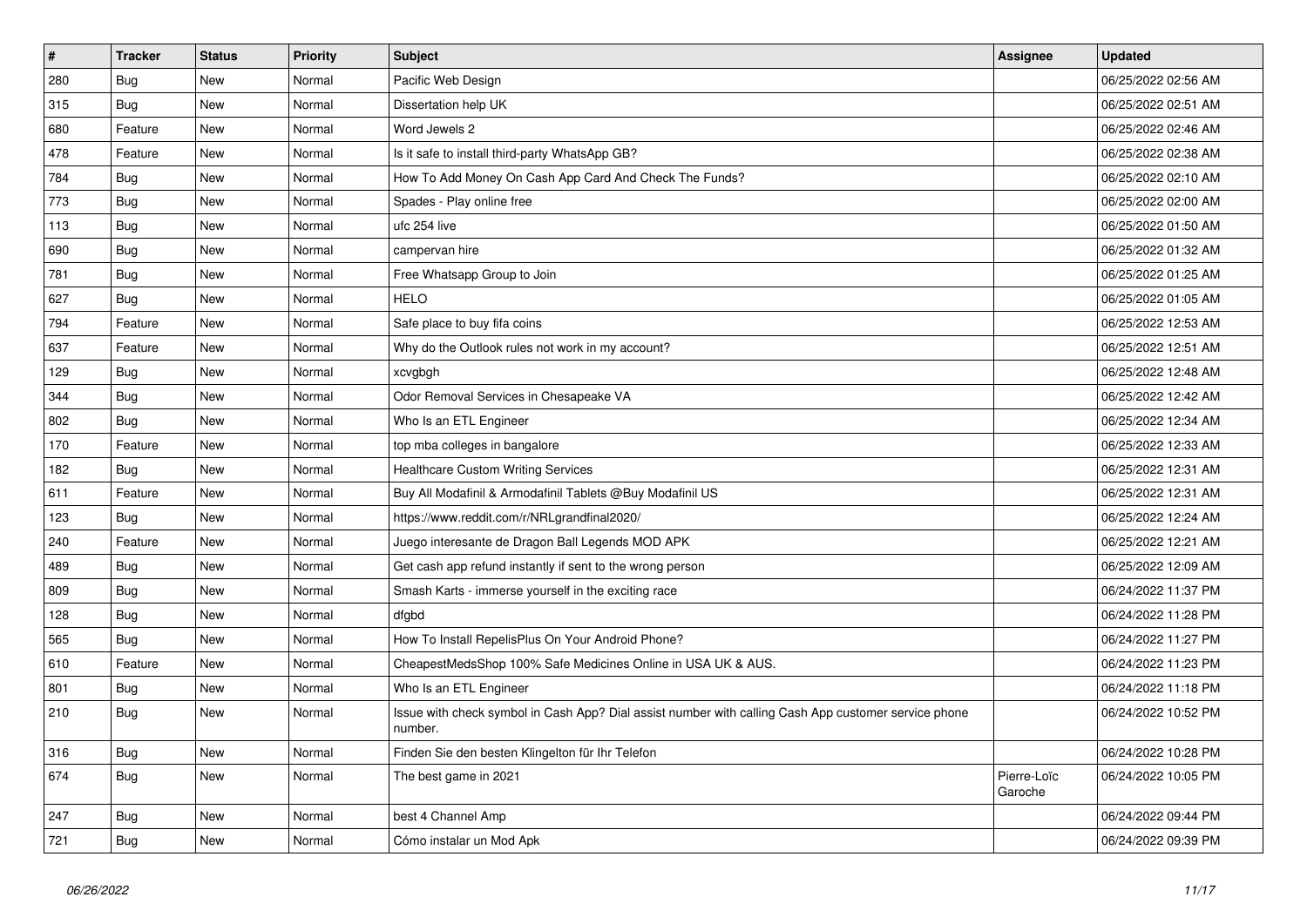| $\pmb{\sharp}$ | <b>Tracker</b> | <b>Status</b> | Priority | <b>Subject</b>                                                            | Assignee               | <b>Updated</b>      |
|----------------|----------------|---------------|----------|---------------------------------------------------------------------------|------------------------|---------------------|
| 707            | <b>Bug</b>     | New           | Normal   | Why Accounting Assignments Are Beneficial For The Students?               | Pierre-Loïc<br>Garoche | 06/24/2022 09:16 PM |
| 589            | <b>Bug</b>     | New           | Normal   | How can I get the cash app phone number of customer support?              |                        | 06/24/2022 08:57 PM |
| 568            | Bug            | <b>New</b>    | Normal   | Instale a versão mais recente do YouTube Premium                          |                        | 06/24/2022 08:51 PM |
| 623            | Bug            | <b>New</b>    | Normal   | Listen to online radio stations for mobile phones                         |                        | 06/24/2022 08:21 PM |
| 640            | <b>Bug</b>     | New           | Normal   | play game with me                                                         |                        | 06/24/2022 08:20 PM |
| 759            | <b>Bug</b>     | New           | Normal   | Canon IJ Network Tool                                                     | Pierre-Loïc<br>Garoche | 06/24/2022 08:18 PM |
| 537            | Bug            | <b>New</b>    | Normal   | Get tech assistance with customer support on ATT Yahoo email login issue. |                        | 06/24/2022 08:07 PM |
| 664            | Bug            | New           | Normal   | Tea TV Apk Download - The Best Way to Watch Movies Offline                |                        | 06/24/2022 08:01 PM |
| 629            | <b>Bug</b>     | New           | Normal   | How Can I Load Cash App Card at Walmart straight away?                    |                        | 06/24/2022 07:55 PM |
| 719            | <b>Bug</b>     | New           | Normal   | How Do I Send \$5000 Through Cash App Account With Ease?                  |                        | 06/24/2022 07:15 PM |
| 622            | <b>Bug</b>     | <b>New</b>    | Normal   | CheapestMedsShop   100% Safe Medicines Online in UK & AUS.                |                        | 06/24/2022 07:10 PM |
| 549            | <b>Bug</b>     | New           | Normal   | Radio Luisteren                                                           |                        | 06/24/2022 07:01 PM |
| 555            | <b>Bug</b>     | New           | Normal   | web design development in hyderabad                                       |                        | 06/24/2022 06:49 PM |
| 150            | <b>Bug</b>     | New           | Normal   | dfgh                                                                      |                        | 06/24/2022 06:46 PM |
| 231            | <b>Bug</b>     | New           | Normal   | Is the ringtone download difficult or not?                                | Pierre-Loïc<br>Garoche | 06/24/2022 06:35 PM |
| 522            | Feature        | <b>New</b>    | Normal   | Can You Check App Limits, If Cash app won't let me send money?            |                        | 06/24/2022 06:33 PM |
| 574            | Bug            | <b>New</b>    | Normal   | How to fix the Epson printer offline issue due to a wired connection?     |                        | 06/24/2022 06:23 PM |
| 604            | Bug            | New           | Normal   | Idle Game Online                                                          |                        | 06/24/2022 06:16 PM |
| 473            | <b>Bug</b>     | New           | Normal   | Floor Stripping Arlington MA                                              |                        | 06/24/2022 06:14 PM |
| 257            | Bug            | <b>New</b>    | Normal   | Best latte machines                                                       |                        | 06/24/2022 06:11 PM |
| 470            | <b>Bug</b>     | New           | Normal   | Commercial Floor Cleaning Westchester MA                                  |                        | 06/24/2022 06:00 PM |
| 461            | Bug            | New           | Normal   | Germs Removal Medford MA                                                  |                        | 06/24/2022 05:59 PM |
| 547            | Bug            | <b>New</b>    | Normal   | Get rid of the issue of cash app down by calling experts.                 |                        | 06/24/2022 05:42 PM |
| 764            | <b>Bug</b>     | New           | Normal   | What is available to see what I can watch HBO Max?                        |                        | 06/24/2022 05:42 PM |
| 577            | <b>Bug</b>     | New           | Normal   | Follow these easy steps to make Admiral Casino Login                      |                        | 06/24/2022 05:34 PM |
| 603            | Bug            | New           | Normal   | Premiere gratuito da lista de IPTV                                        |                        | 06/24/2022 05:30 PM |
| 466            | <b>Bug</b>     | <b>New</b>    | Normal   | Floor Stripping Westchester MA                                            |                        | 06/24/2022 05:26 PM |
| 193            | <b>Bug</b>     | New           | Normal   | 18% Discount on Homeopathic medicines                                     |                        | 06/24/2022 05:20 PM |
| 662            | <b>Bug</b>     | New           | Normal   | Oreo TV Download - The Easiest Way to Watch Live TV                       |                        | 06/24/2022 05:18 PM |
| 581            | Bug            | New           | Normal   | E-Learning Course Help                                                    |                        | 06/24/2022 05:18 PM |
| 597            | <b>Bug</b>     | New           | Normal   | Universo s / f Download                                                   |                        | 06/24/2022 05:18 PM |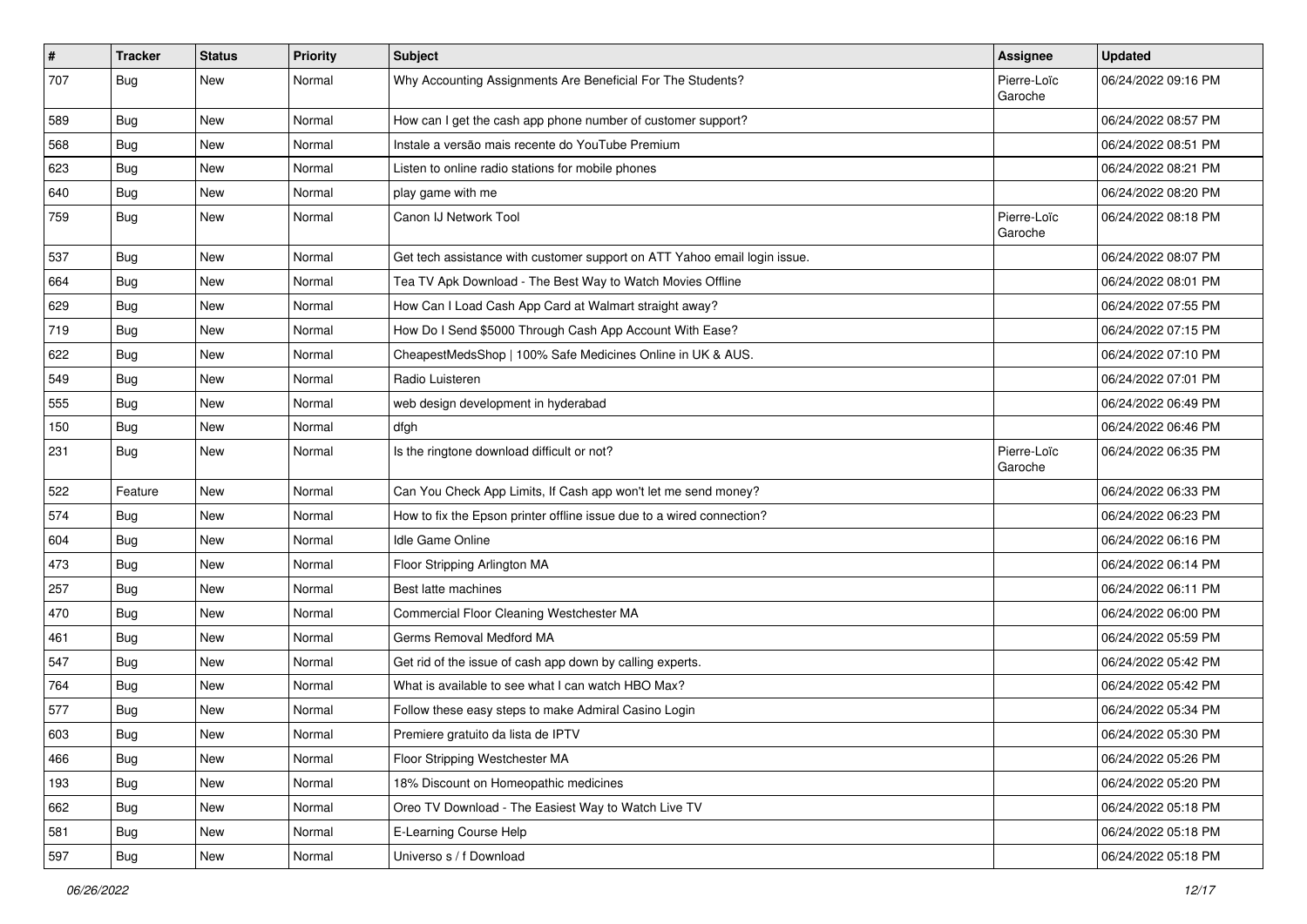| $\sharp$ | <b>Tracker</b> | <b>Status</b> | Priority | <b>Subject</b>                                                                   | Assignee               | <b>Updated</b>      |
|----------|----------------|---------------|----------|----------------------------------------------------------------------------------|------------------------|---------------------|
| 617      | <b>Bug</b>     | New           | Normal   | Buy Vidalista Tablets (Tadalafil) at [\$25 OFF + Free Shipping] Vidalistatablets |                        | 06/24/2022 05:14 PM |
| 543      | Feature        | <b>New</b>    | Normal   | Get tech assistance with customer support on ATT Yahoo email login issue.        |                        | 06/24/2022 05:08 PM |
| 642      | Bug            | New           | Normal   | thong tin thoi tiet ngay hom nay                                                 |                        | 06/24/2022 04:48 PM |
| 118      | Bug            | <b>New</b>    | Normal   | golf                                                                             | Anonymous              | 06/24/2022 04:30 PM |
| 799      | Bug            | <b>New</b>    | Normal   | Who Is an ETL Engineer                                                           |                        | 06/24/2022 04:30 PM |
| 712      | <b>Bug</b>     | New           | Normal   | <b>Tips and Tricks</b>                                                           |                        | 06/24/2022 04:19 PM |
| 142      | Feature        | New           | Normal   | About ashimary hair                                                              |                        | 06/24/2022 04:10 PM |
| 616      | <b>Bug</b>     | <b>New</b>    | Normal   | Buy Anavar Tablets   Anavar For Sale in USA, UK & Australia                      |                        | 06/24/2022 03:52 PM |
| 115      | <b>Bug</b>     | New           | Normal   | NFL LIVE STREAM                                                                  |                        | 06/24/2022 03:52 PM |
| 701      | Bug            | <b>New</b>    | Normal   | Why Law Essay Helper UK is Necessary?                                            |                        | 06/24/2022 03:17 PM |
| 767      | <b>Bug</b>     | New           | Normal   | apkmod                                                                           |                        | 06/24/2022 03:02 PM |
| 639      | <b>Bug</b>     | <b>New</b>    | Normal   | thong tin chinh xac                                                              |                        | 06/24/2022 02:43 PM |
| 517      | Bug            | <b>New</b>    | Normal   | Proficient tips to take help of cash app support professionals:                  |                        | 06/24/2022 02:37 PM |
| 475      | <b>Bug</b>     | New           | Normal   | Floor Cleaning Arlington MA                                                      |                        | 06/24/2022 02:37 PM |
| 573      | <b>Bug</b>     | New           | Normal   | Experimente lo mejor en la aplicación Apk de juegos gratis                       |                        | 06/24/2022 02:32 PM |
| 132      | <b>Bug</b>     | New           | Normal   | concrete-everything                                                              |                        | 06/24/2022 02:24 PM |
| 771      | <b>Bug</b>     | <b>New</b>    | Normal   | united airlines baggage policy                                                   |                        | 06/24/2022 02:22 PM |
| 644      | <b>Bug</b>     | <b>New</b>    | Normal   | <b>TeaTV App Review</b>                                                          |                        | 06/24/2022 02:20 PM |
| 264      | <b>Bug</b>     | New           | Normal   | We Buy Your Unwanted Car                                                         | Corentin<br>Lauverjat  | 06/24/2022 02:19 PM |
| 200      | Bug            | <b>New</b>    | Normal   | uiopi[o                                                                          |                        | 06/24/2022 02:10 PM |
| 814      | <b>Bug</b>     | New           | Normal   | Stage Fright Cure                                                                | Pierre-Loïc<br>Garoche | 06/24/2022 02:07 PM |
| 516      | <b>Bug</b>     | <b>New</b>    | Normal   | Does Cash App Help To Get Cash App Refund Without Any Interruption?              |                        | 06/24/2022 01:56 PM |
| 628      | <b>Bug</b>     | <b>New</b>    | Normal   | CV reviewing services!                                                           |                        | 06/24/2022 01:53 PM |
| 657      | <b>Bug</b>     | <b>New</b>    | Normal   | Coconut Nutrition Facts And Health Benefits                                      |                        | 06/24/2022 01:49 PM |
| 140      | <b>Bug</b>     | New           | Normal   | sugarbalanceusa                                                                  |                        | 06/24/2022 01:40 PM |
| 782      | <b>Bug</b>     | New           | Normal   | Comment faire une sonnerie téléphonique                                          |                        | 06/24/2022 01:32 PM |
| 572      | Feature        | New           | Normal   | New features of WhatsApp Plus on Android phones                                  | Pierre-Loïc<br>Garoche | 06/24/2022 12:59 PM |
| 665      | Feature        | New           | Normal   | Look for a dedicated help with finance assignment                                |                        | 06/24/2022 12:47 PM |
| 116      | Bug            | New           | Normal   | aertaeyg                                                                         |                        | 06/24/2022 12:43 PM |
| 481      | <b>Bug</b>     | New           | Normal   | Nur Online Shop                                                                  |                        | 06/24/2022 12:42 PM |
| 772      | Bug            | New           | Normal   | united airlines baggage policy                                                   |                        | 06/24/2022 12:30 PM |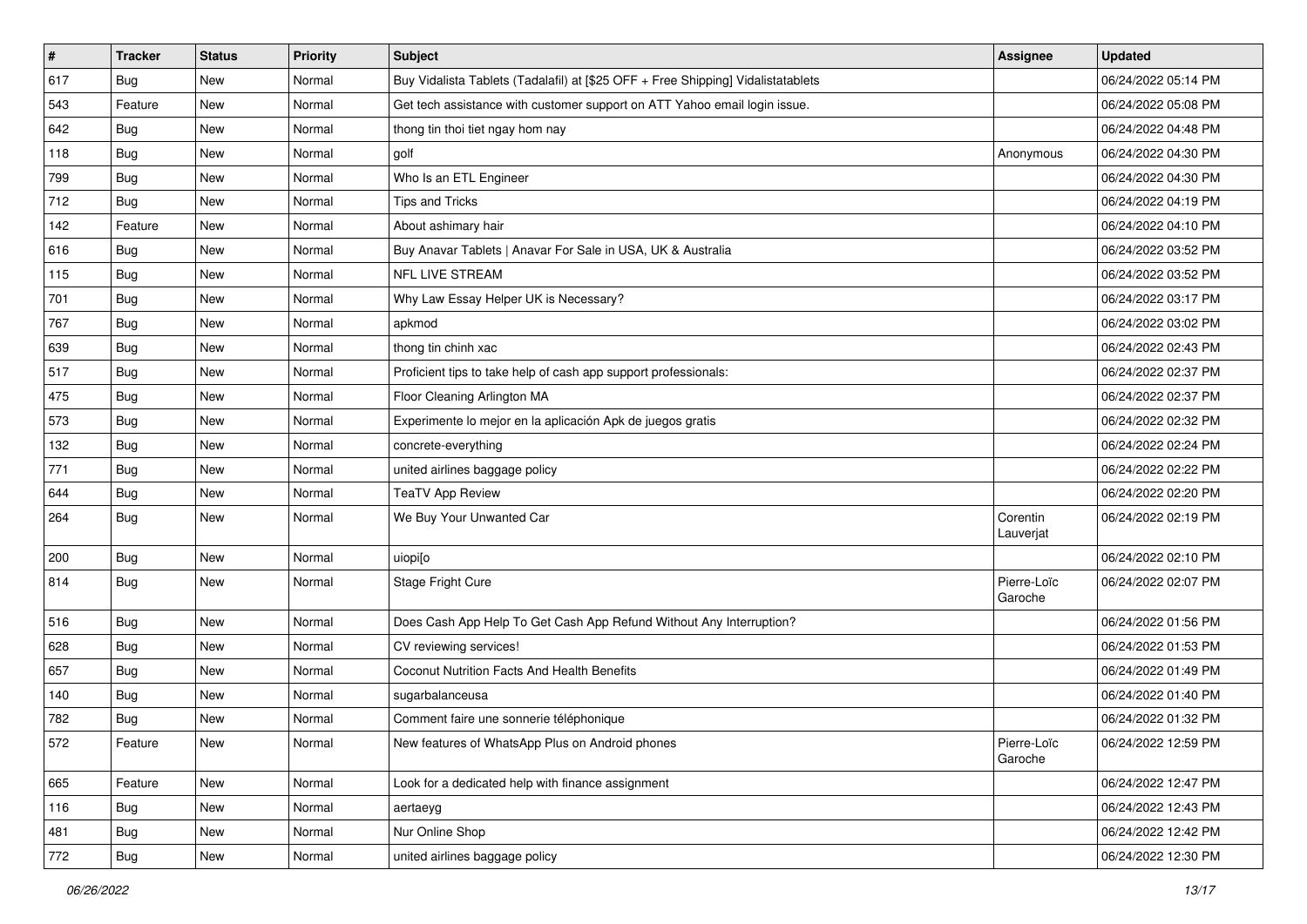| $\sharp$ | <b>Tracker</b> | <b>Status</b> | <b>Priority</b> | Subject                                                                             | Assignee               | <b>Updated</b>      |
|----------|----------------|---------------|-----------------|-------------------------------------------------------------------------------------|------------------------|---------------------|
| 717      | <b>Bug</b>     | New           | Normal          | Disney Plus Apk - Watch Movies and TV Shows on Your Device                          |                        | 06/24/2022 12:00 PM |
| 592      | <b>Bug</b>     | <b>New</b>    | Normal          | Deezer Premium APK - Baixe músicas de qualquer lugar do mundo de graça              |                        | 06/24/2022 12:00 PM |
| 521      | Feature        | New           | Normal          | Check out the Cash app Card balance for an overdraft.                               | Pierre-Loïc<br>Garoche | 06/24/2022 11:26 AM |
| 561      | Bug            | <b>New</b>    | Normal          | Enjoy the Full YouTube Premium Experience With YouTube Premium Membership           |                        | 06/24/2022 11:10 AM |
| 599      | Bug            | New           | Normal          | Do you know how to delete cash app account from your computer?                      |                        | 06/24/2022 10:42 AM |
| 1102     | Bug            | New           | Normal          | Charlottesville Travel Guide?                                                       |                        | 06/24/2022 10:10 AM |
| 285      | Bug            | New           | Normal          | Have you ever written an essay?                                                     |                        | 06/24/2022 09:38 AM |
| 1125     | <b>Bug</b>     | <b>New</b>    | Normal          | What is Wordscapes?                                                                 |                        | 06/24/2022 09:05 AM |
| 661      | Bug            | <b>New</b>    | Normal          | Turbo VPN MOD APK Download                                                          |                        | 06/24/2022 08:51 AM |
| 762      | <b>Bug</b>     | New           | Normal          | How To Add Money To A Cash App Card If Struggling With Low Amount?                  |                        | 06/24/2022 07:48 AM |
| 736      | <b>Bug</b>     | New           | Normal          | I Want to Edit in My Website (transfer-factor.net) Unfortunately, Unable to Edit It |                        | 06/24/2022 07:32 AM |
| 678      | Bug            | <b>New</b>    | Normal          | How to be a winner in buidnow gg                                                    |                        | 06/24/2022 06:57 AM |
| 725      | Feature        | <b>New</b>    | Normal          | What are memo writing services design                                               |                        | 06/24/2022 06:24 AM |
| 655      | Bug            | <b>New</b>    | Normal          | <b>Eggplant Health Benefits</b>                                                     |                        | 06/24/2022 05:17 AM |
| 1124     | <b>Bug</b>     | New           | Normal          | Cookie clicker unblocked                                                            |                        | 06/24/2022 05:14 AM |
| 688      | Bug            | <b>New</b>    | Normal          | How to use twitch.tv/activate?                                                      |                        | 06/24/2022 04:16 AM |
| 1123     | Bug            | <b>New</b>    | Normal          | Where To Watch FIFA World Cup 2022                                                  |                        | 06/24/2022 03:51 AM |
| 761      | <b>Bug</b>     | New           | Normal          | What is it about basketball that makes it so popular in the United States?          | Corentin<br>Lauverjat  | 06/24/2022 03:48 AM |
| 134      | Bug            | <b>New</b>    | Normal          | wisegolfers                                                                         |                        | 06/24/2022 03:34 AM |
| 222      | Bug            | <b>New</b>    | Normal          | Social Profile links                                                                |                        | 06/24/2022 02:53 AM |
| 933      | Bug            | <b>New</b>    | Normal          | How Can I Watch Movies on My Mobile Phone                                           |                        | 06/24/2022 12:55 AM |
| 172      | Feature        | New           | Normal          | pgdm colleges in bangalore                                                          |                        | 06/23/2022 10:47 PM |
| 145      | <b>Bug</b>     | New           | Normal          | abdulbaissagar                                                                      |                        | 06/23/2022 10:46 PM |
| 550      | Bug            | <b>New</b>    | Normal          | Nederland FM - beste manieren om naar internationale radio op internet te luisteren |                        | 06/23/2022 08:56 PM |
| 656      | <b>Bug</b>     | New           | Normal          | Kiwi Nutrition Facts And Health Benefits                                            |                        | 06/23/2022 05:18 PM |
| 594      | Feature        | <b>New</b>    | Normal          | How does research proposal help online make it easy for me?                         |                        | 06/23/2022 04:40 PM |
| 271      | Feature        | New           | Normal          | Fashion                                                                             |                        | 06/23/2022 02:36 PM |
| 693      | Feature        | New           | Normal          | How To Get My Money Back From The Cash App To Your Wallet?                          |                        | 06/23/2022 02:32 PM |
| 816      | <b>Bug</b>     | New           | Normal          | Play Scribble io fun with everyone                                                  |                        | 06/23/2022 10:52 AM |
| 570      | <b>Bug</b>     | New           | Normal          | What is Sutton bank cash app customer service phone number?                         | Pierre-Loïc<br>Garoche | 06/23/2022 10:42 AM |
| 576      | Bug            | New           | Normal          | So laden Sie ein Instagram-Bild herunter                                            |                        | 06/23/2022 09:23 AM |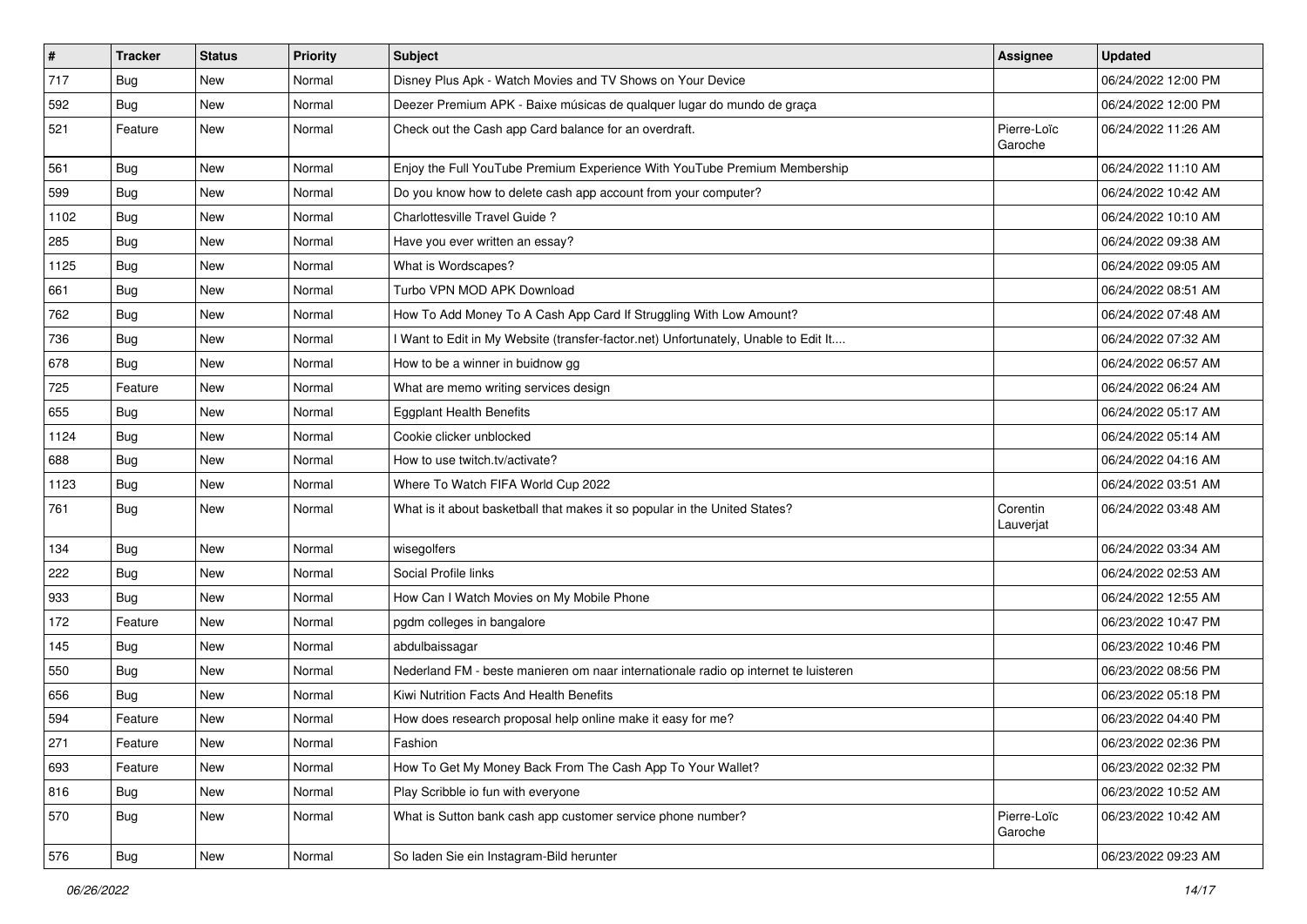| $\sharp$ | <b>Tracker</b> | <b>Status</b> | Priority | <b>Subject</b>                                                           | Assignee               | <b>Updated</b>      |
|----------|----------------|---------------|----------|--------------------------------------------------------------------------|------------------------|---------------------|
| 460      | <b>Bug</b>     | New           | Normal   | Floor Cleaning Medford MA                                                |                        | 06/23/2022 08:39 AM |
| 815      | Bug            | <b>New</b>    | Normal   | how do i call cash app customer service                                  | Xavier Thirioux        | 06/23/2022 08:36 AM |
| 471      | Bug            | New           | Normal   | Residential Floor Cleaning Westchester MA                                |                        | 06/23/2022 07:55 AM |
| 174      | Feature        | <b>New</b>    | Normal   | Digital Marketing Philadelphia                                           |                        | 06/23/2022 07:06 AM |
| 469      | <b>Bug</b>     | <b>New</b>    | Normal   | Germs Removal Westchester MA                                             |                        | 06/23/2022 06:11 AM |
| 654      | Feature        | <b>New</b>    | Normal   | <b>Peach Health Benefits</b>                                             |                        | 06/23/2022 05:34 AM |
| 632      | Bug            | <b>New</b>    | Normal   | CheapestMedsShop   100% Safe Medicines Online in UK & AUS.               |                        | 06/23/2022 05:23 AM |
| 817      | <b>Bug</b>     | New           | Normal   | Pacman 30th Anniversary                                                  |                        | 06/23/2022 04:51 AM |
| 874      | Bug            | <b>New</b>    | Normal   | Cómo descargar Minecraft Apk                                             |                        | 06/23/2022 04:39 AM |
| 1122     | Bug            | <b>New</b>    | Normal   | Count the number of words on the Microsoft Word application in the phone |                        | 06/23/2022 04:19 AM |
| 553      | <b>Bug</b>     | New           | Normal   | Cinema HD APK - Free Movie Enjoyment App on Android                      |                        | 06/23/2022 02:21 AM |
| 313      | Bug            | <b>New</b>    | Normal   | Water Extraction Services in Virginia Beach VA                           |                        | 06/23/2022 02:14 AM |
| 766      | <b>Bug</b>     | New           | Normal   | Pobreflix Mod APK Review                                                 |                        | 06/23/2022 01:39 AM |
| 562      | <b>Bug</b>     | New           | Normal   | Learn Basic Mahjong Rules                                                |                        | 06/23/2022 12:48 AM |
| 620      | Bug            | <b>New</b>    | Normal   | Viagra Meds: Fastest & Quick Delivery On Your Doorstep - USA             |                        | 06/23/2022 12:03 AM |
| 551      | <b>Bug</b>     | New           | Normal   | Why Do Students Need Online Best Dissertation Writing Services?          |                        | 06/22/2022 05:53 PM |
| 245      | Bug            | <b>New</b>    | Normal   | Write My Essay For Me Cheap                                              |                        | 06/22/2022 05:30 PM |
| 153      | Bug            | New           | Normal   | urgent loan online                                                       | Christophe<br>Garion   | 06/22/2022 05:11 PM |
| 926      | Bug            | <b>New</b>    | Normal   | tavor 7                                                                  |                        | 06/22/2022 05:08 PM |
| 582      | Bug            | New           | Normal   | Cash App Won't Let Me Send Money If There Is A Low Balance Available     | Pierre-Loïc<br>Garoche | 06/22/2022 03:07 PM |
| 155      | <b>Bug</b>     | <b>New</b>    | Normal   | Cant access my cash app account                                          | Pierre-Loïc<br>Garoche | 06/22/2022 02:15 PM |
| 1121     | Bug            | <b>New</b>    | Normal   | LustreC do not run                                                       |                        | 06/22/2022 08:43 AM |
| 796      | Bug            | <b>New</b>    | Normal   | How Does Cash App ++ actually work and What is the process of it         |                        | 06/22/2022 07:03 AM |
| 614      | <b>Bug</b>     | New           | Normal   | Como baixar o MOD APK no celular                                         |                        | 06/22/2022 04:46 AM |
| 606      | Feature        | New           | Normal   | Play unblocked cookie crush 3                                            | Pierre-Loïc<br>Garoche | 06/22/2022 04:12 AM |
| 262      | Bug            | New           | Normal   | It this true to dealing Wuth                                             |                        | 06/22/2022 04:07 AM |
| 786      | <b>Bug</b>     | New           | Normal   | Best Assignment Help in Australia & UK                                   |                        | 06/21/2022 09:28 PM |
| 1069     | Bug            | New           | Normal   | how to get cash app support phone number 24*7 available                  |                        | 06/21/2022 08:36 PM |
| 249      | Bug            | New           | Normal   | Steps to Activate Cash App Card in Less then 2 Minutes - Get Information | Pierre-Loïc<br>Garoche | 06/21/2022 07:52 PM |
| 1072     | Bug            | New           | Normal   | ij.start canon                                                           |                        | 06/21/2022 06:56 PM |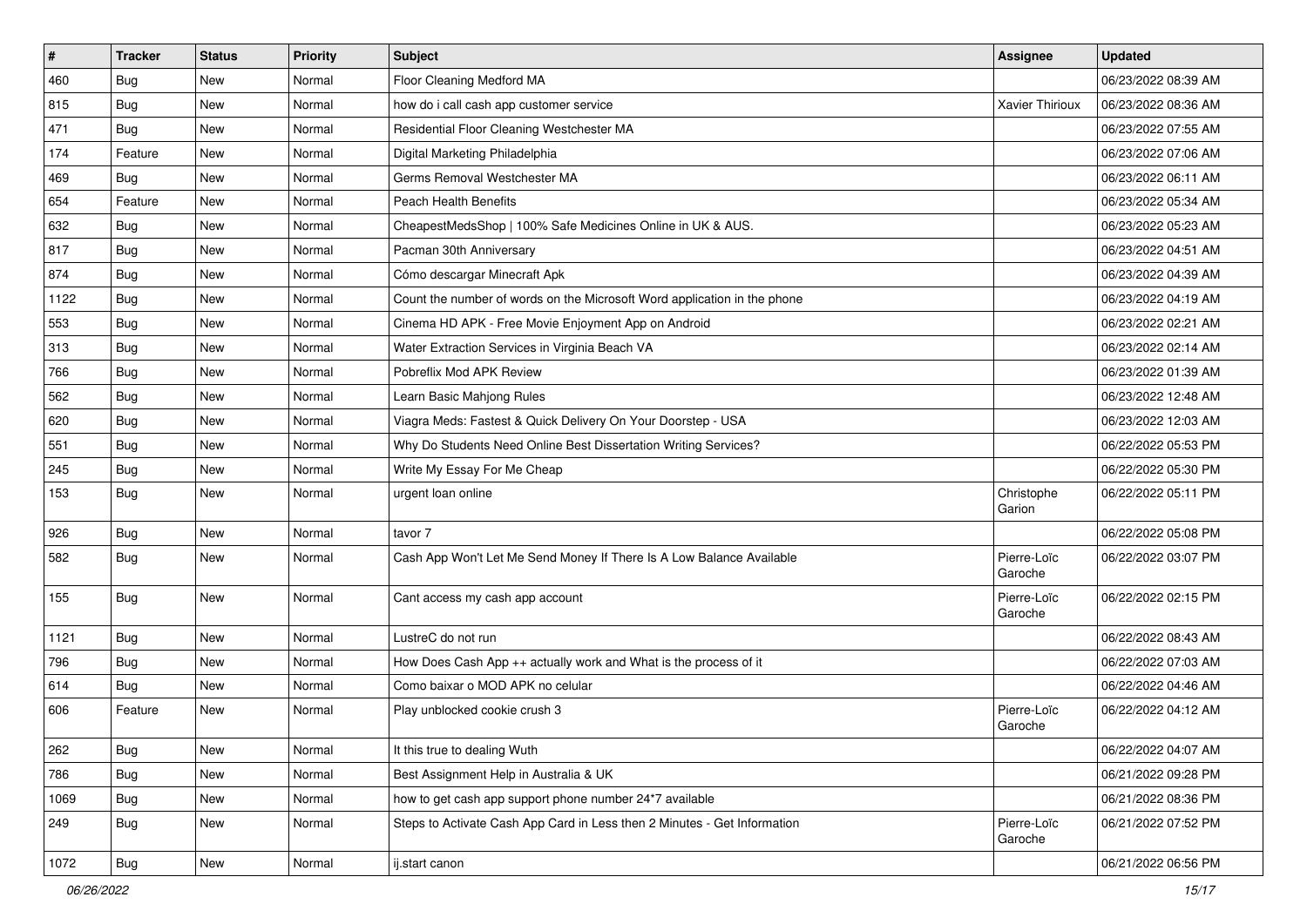| $\vert$ # | <b>Tracker</b> | <b>Status</b> | <b>Priority</b> | Subject                                                                                                                                                  | Assignee               | <b>Updated</b>      |
|-----------|----------------|---------------|-----------------|----------------------------------------------------------------------------------------------------------------------------------------------------------|------------------------|---------------------|
| 1071      | <b>Bug</b>     | New           | Normal          | Cinema HD Review - Cinemahdv2.net                                                                                                                        |                        | 06/21/2022 06:54 PM |
| 464       | Bug            | <b>New</b>    | Normal          | Upholstery Cleaning Westchester MA                                                                                                                       |                        | 06/21/2022 04:02 PM |
| 785       | <b>Bug</b>     | New           | Normal          | How To Get Money Off Cash App Without Card Or With A Card?                                                                                               |                        | 06/21/2022 03:59 PM |
| 810       | Feature        | <b>New</b>    | Normal          | how to remove viruses from a phone                                                                                                                       |                        | 06/21/2022 03:40 PM |
| 1120      | Bug            | <b>New</b>    | Normal          | Summary of 5 best coloring apps on phones                                                                                                                |                        | 06/21/2022 10:24 AM |
| 1097      | <b>Bug</b>     | New           | Normal          | Race and experience new life.                                                                                                                            |                        | 06/21/2022 09:35 AM |
| 702       | Bug            | New           | Normal          | Avail Chime Customer Service to know How To Get Chime Bank Statement                                                                                     |                        | 06/21/2022 08:32 AM |
| 1119      | <b>Bug</b>     | New           | Normal          | Klondike Solitaire                                                                                                                                       |                        | 06/21/2022 08:25 AM |
| 230       | Bug            | <b>New</b>    | Normal          | Add Money To Cash App Card - Auto Cash Apps                                                                                                              |                        | 06/21/2022 08:18 AM |
| 154       | Bug            | <b>New</b>    | Normal          | fdgyyrut gyrtrw                                                                                                                                          |                        | 06/21/2022 07:35 AM |
| 652       | <b>Bug</b>     | New           | Normal          | Sesame Health Benefits                                                                                                                                   |                        | 06/21/2022 06:52 AM |
| 1118      | <b>Bug</b>     | New           | Normal          | <b>Gameplay Minecraft</b>                                                                                                                                |                        | 06/21/2022 06:33 AM |
| 1116      | <b>Bug</b>     | <b>New</b>    | Normal          | ipTV smarts pro                                                                                                                                          |                        | 06/21/2022 06:09 AM |
| 1117      | Bug            | New           | Normal          | Equal Words - Word search game for PC and Windows Phone                                                                                                  |                        | 06/21/2022 05:38 AM |
| 624       | <b>Bug</b>     | <b>New</b>    | Normal          | Use go with the Driving Directions for your go                                                                                                           |                        | 06/21/2022 04:54 AM |
| 321       | <b>Bug</b>     | New           | Normal          | Tile & Grout Cleaning Services in Virginia Beach VA                                                                                                      |                        | 06/21/2022 03:04 AM |
| 215       | <b>Bug</b>     | New           | Normal          | How For Top Level Cell Phone For You                                                                                                                     |                        | 06/20/2022 08:14 PM |
| 1115      | Bug            | <b>New</b>    | Normal          | How to access your saved favorite Tiktok                                                                                                                 |                        | 06/20/2022 01:07 PM |
| 1113      | Bug            | New           | Normal          | Press the button to control your car                                                                                                                     |                        | 06/20/2022 12:09 PM |
| 1092      | Bug            | New           | Normal          | Ellison Estate Vineyard                                                                                                                                  |                        | 06/20/2022 12:03 PM |
| 1112      | <b>Bug</b>     | New           | Normal          | What Cash App Policy Says If Random Person Sent Me Money On Cash App?                                                                                    |                        | 06/20/2022 07:48 AM |
| 1088      | <b>Bug</b>     | New           | Normal          | Health And Fitness Tips 2022                                                                                                                             | Pierre-Loïc<br>Garoche | 06/20/2022 06:42 AM |
| 1111      | <b>Bug</b>     | New           | Normal          | LOLBeans is a fun battle royale game where you race with other players while avoiding obstacles. Reach<br>the end of the course in competitive gameplay! |                        | 06/20/2022 06:39 AM |
| 1110      | Bug            | <b>New</b>    | Normal          | Six Guns Mod Apk Answers Your Questions                                                                                                                  | Pierre-Loïc<br>Garoche | 06/20/2022 04:42 AM |
| 1109      | Feature        | New           | Normal          | Six Guns Mod Apk Answers Your Questions                                                                                                                  | Christophe<br>Garion   | 06/20/2022 04:39 AM |
| 1108      | <b>Bug</b>     | New           | Normal          | Six Guns Mod Apk Answers Your Questions                                                                                                                  |                        | 06/20/2022 04:37 AM |
| 811       | <b>Bug</b>     | <b>New</b>    | Normal          | Canon IJ Network Tool                                                                                                                                    |                        | 06/20/2022 12:34 AM |
| 272       | Feature        | New           | Normal          | Fashion                                                                                                                                                  |                        | 06/19/2022 08:01 AM |
| 591       | <b>Bug</b>     | New           | Normal          | How To Find Facebook Modifications For Your Spotify Premium Apk?                                                                                         |                        | 06/19/2022 06:07 AM |
| 860       | <b>Bug</b>     | New           | Normal          | pokemon guide                                                                                                                                            | Pierre-Loïc<br>Garoche | 06/18/2022 08:18 PM |